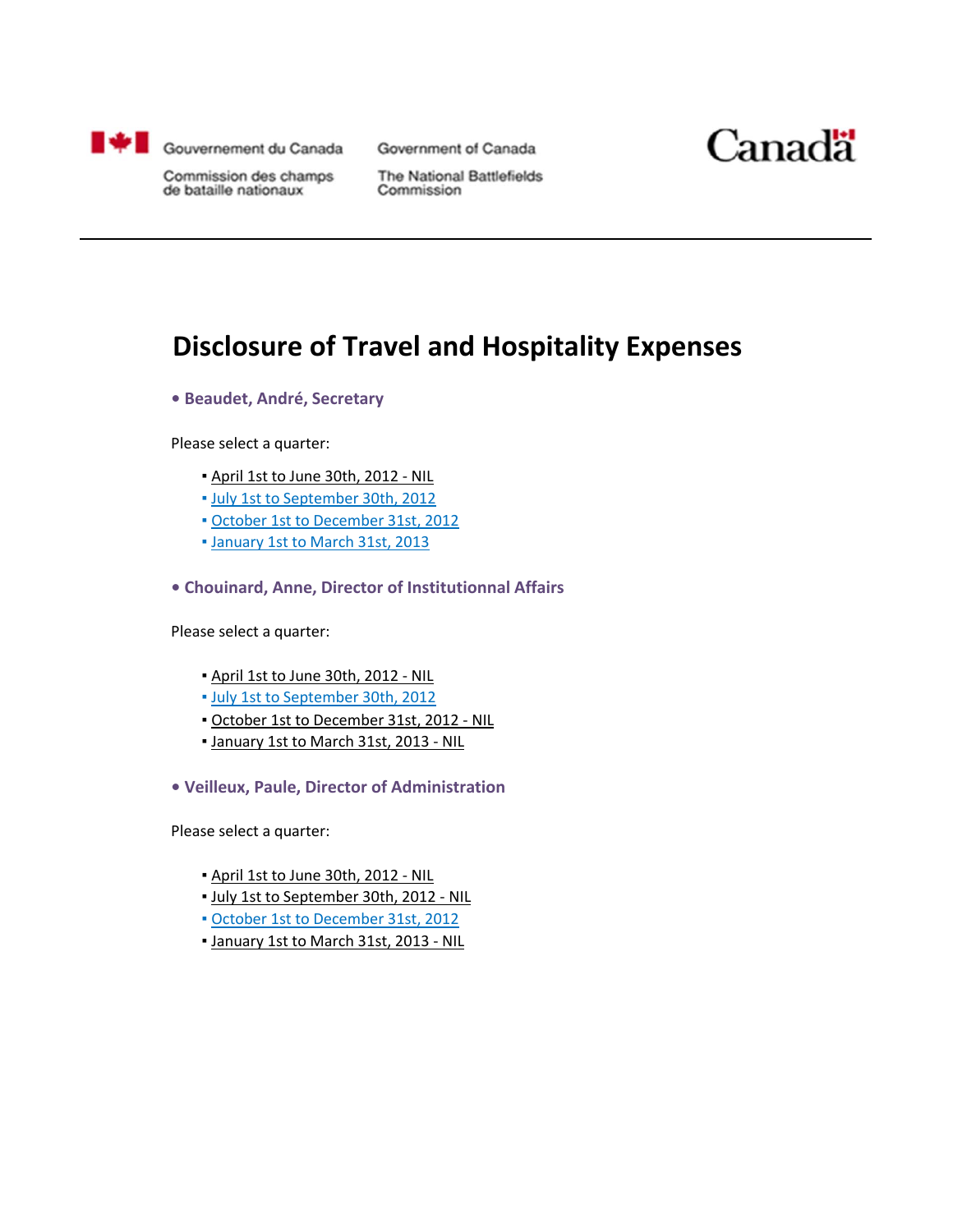<span id="page-1-0"></span>

Government of Canada



Commission des champs<br>de bataille nationaux

**The National Battlefields** Commission

# **Disclosure of Travel and Hospitality Expenses**

**• Beaudet, André, Secretary**

#### *Travel expenses and others - July 1st to September 30th, 2012*

| <b>Date</b>   | <b>Purpose</b>                              | <b>Total Cost</b> |
|---------------|---------------------------------------------|-------------------|
| $*09/06/2012$ | Launch of the Edwin-Bélanger Bandstand      | $21,00$ \$        |
| 01/07/2012    | Canada Day ceremony                         | 29,00\$           |
| 03/07/2012    | Ceremony for the anniversary of Québec City | 20,005            |
| 16/07/2012    | Québec City Tourism meeting                 | 23,00\$           |
| 28/08/2012    | Meeting "Festival d'été de Québec"          | 25,00\$           |
| 10/09/2012    | Board meeting "Amis des plaines"            | 22,00\$           |
| Total         |                                             | 140,00\$          |

\* Expenses not included in the previous quarter

#### *Hospitality expenses - July 1st to September 30th, 2012*

| <b>Date</b>   | <b>Purpose</b>                      | <b>Total Cost</b> |
|---------------|-------------------------------------|-------------------|
| $*12/06/2012$ | <b>CCBN</b> file                    | 59,17\$           |
| 12/07/2012    | Collective agreements conciliation  | $52,02$ \$        |
| 25/07/2012    | <b>Communities in Bloom meeting</b> | 108,17\$          |
| 22/08/2012    | <b>Recruitment file</b>             | 58,05\$           |
| Total         |                                     | 277,41            |

\* Expenses not included in the previous quarter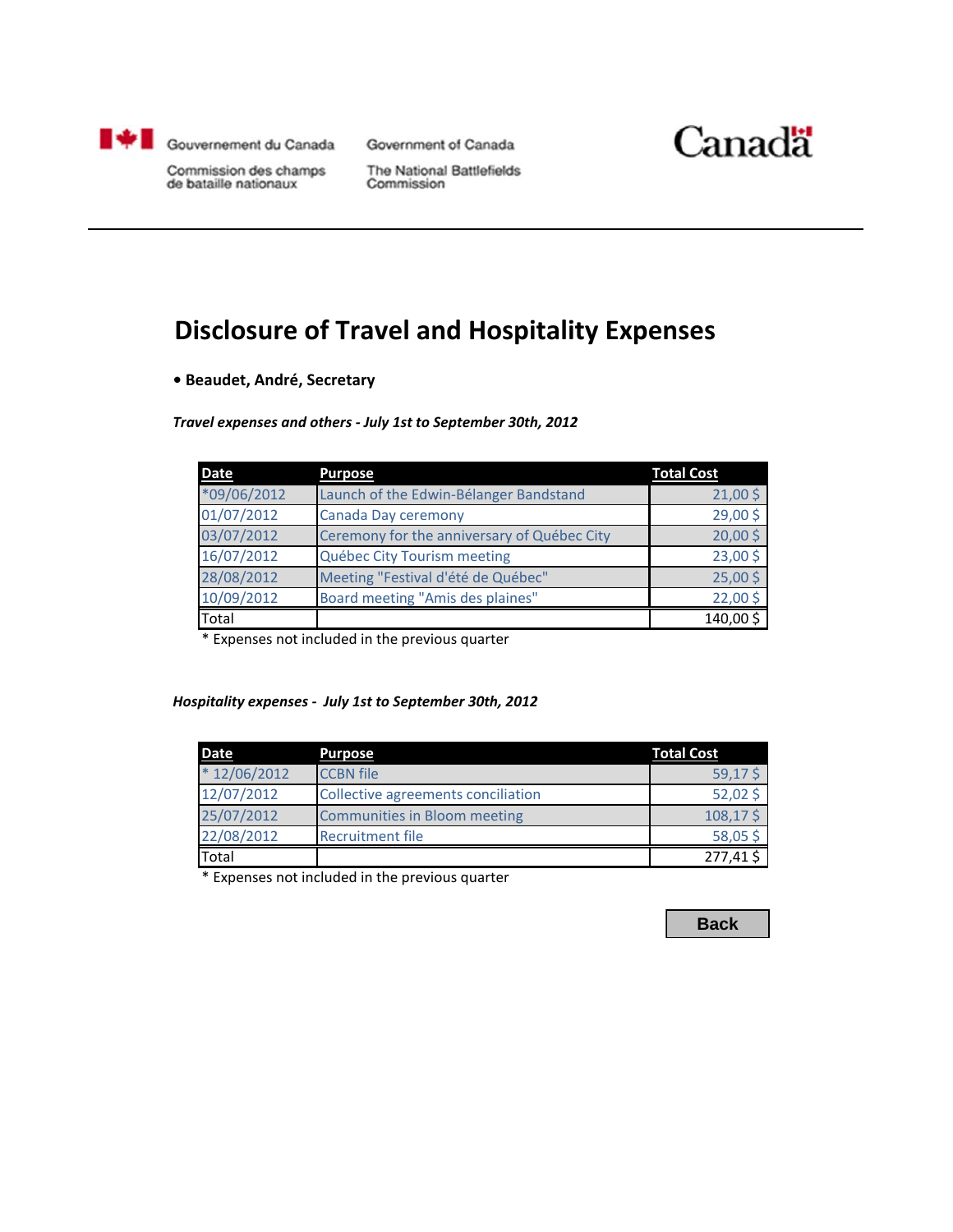<span id="page-2-0"></span>

Government of Canada



Commission des champs de bataille nationaux

The National Battlefields Commission

# **Disclosure of Travel and Hospitality Expenses**

*Travel expenses and others*

| For:                    | Beaudet, André, Secretary              |
|-------------------------|----------------------------------------|
| Date:                   | 09/06/2012                             |
| Purpose:                | Launch of the Edwin-Bélanger Bandstand |
| Type of transportation: |                                        |
| Ticket or rental cost:  |                                        |
| Km if applicable:       |                                        |
| Taxicab exp.:           | 21,00\$                                |
| Parking exp.:           |                                        |
| Meals cost:             |                                        |
| Other:                  |                                        |
| Type of expense:        |                                        |
| ΤΟΤΑL                   | 21,00\$                                |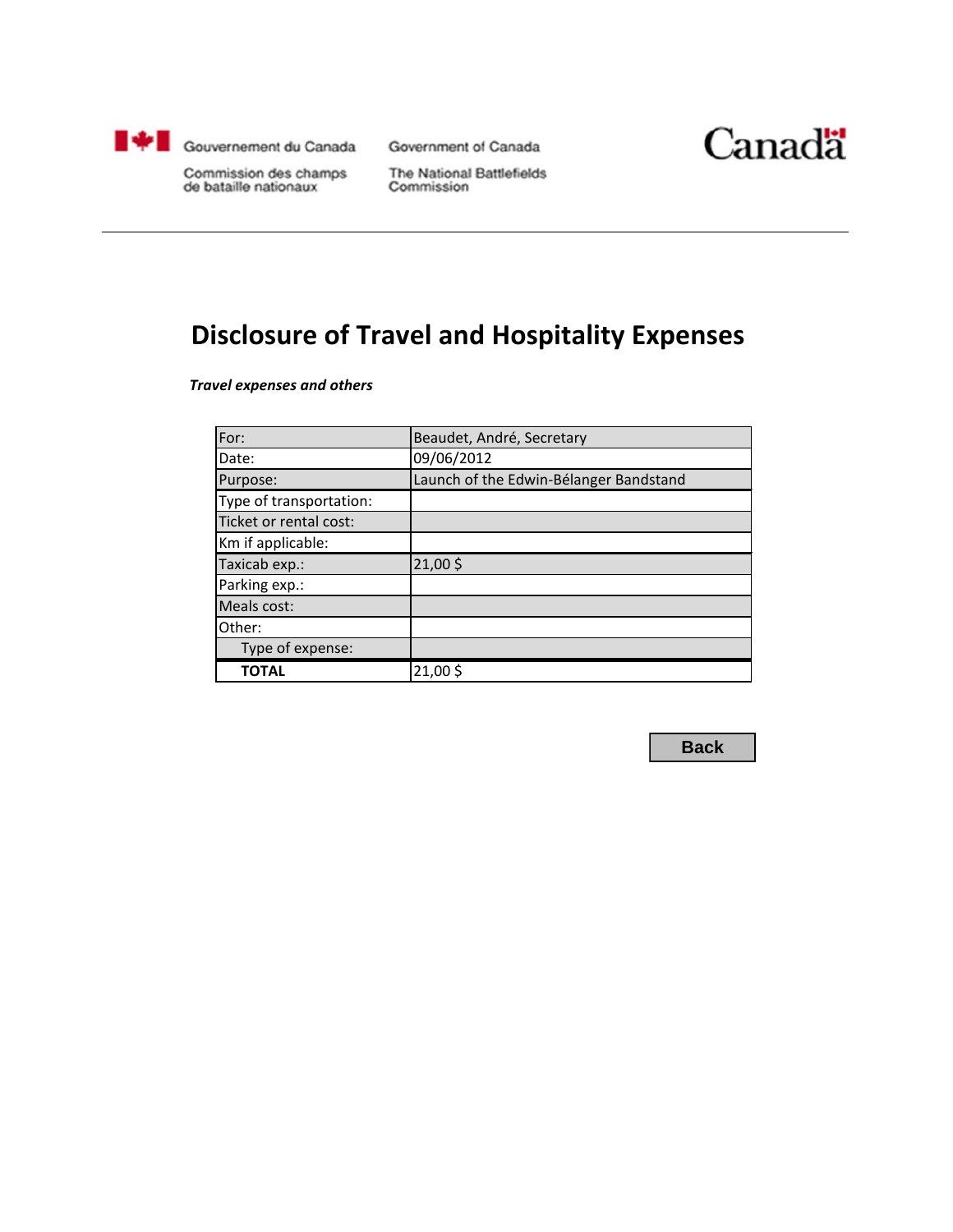<span id="page-3-0"></span>

Government of Canada



Commission des champs de bataille nationaux

The National Battlefields Commission

# **Disclosure of Travel and Hospitality Expenses**

*Travel expenses and others*

| For:                    | Beaudet, André, Secretary |
|-------------------------|---------------------------|
| Date:                   | 01/07/2012                |
| Purpose:                | Canada Day ceremony       |
| Type of transportation: |                           |
| Ticket or rental cost:  |                           |
| Km if applicable:       |                           |
| Taxicab exp.:           | 29,00\$                   |
| Parking exp.:           |                           |
| Meals cost:             |                           |
| Other:                  |                           |
| Type of expense:        |                           |
| ΤΟΤΑL                   | 29,00\$                   |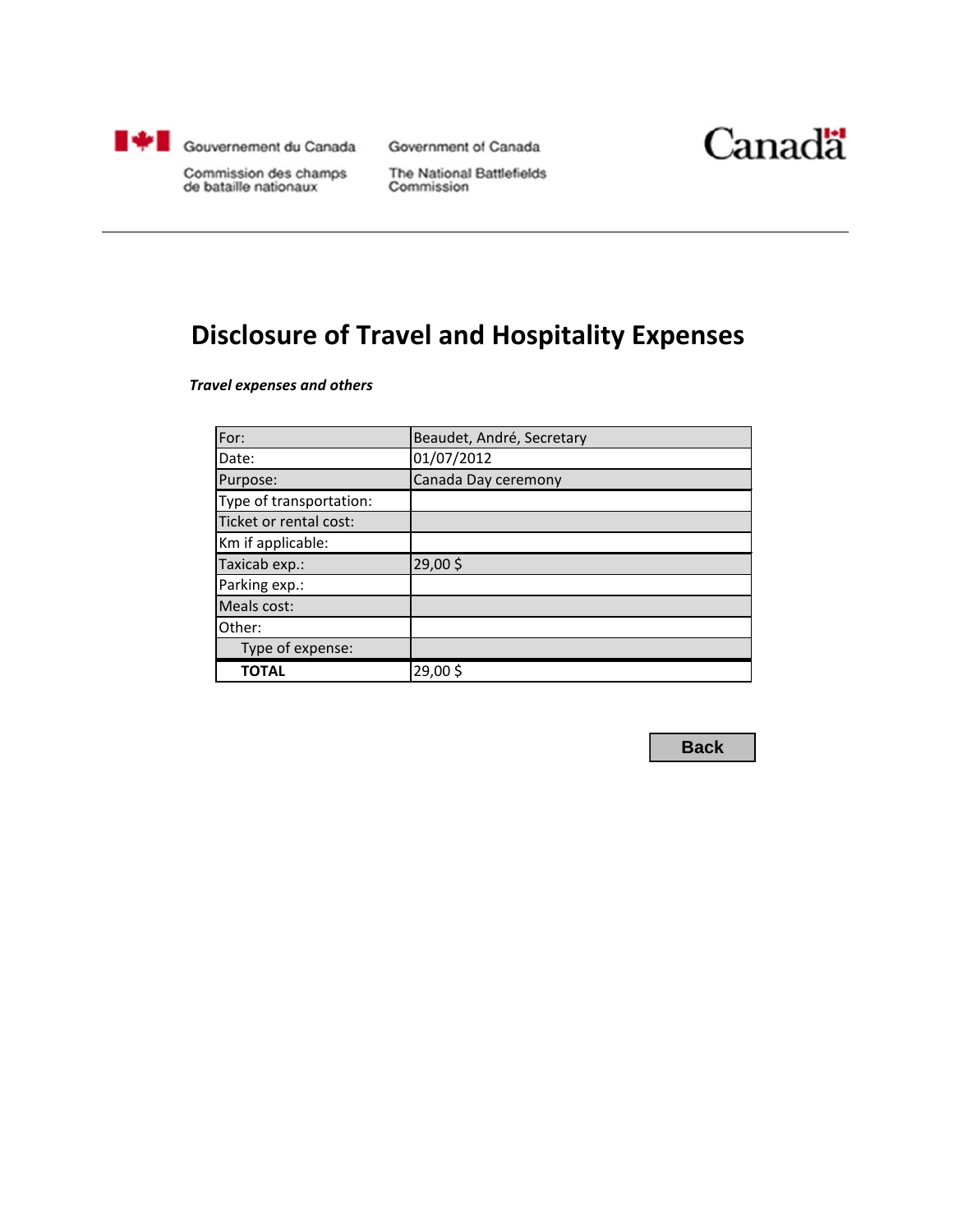<span id="page-4-0"></span>

Government of Canada



Commission des champs de bataille nationaux

The National Battlefields Commission

# **Disclosure of Travel and Hospitality Expenses**

*Travel expenses and others*

| For:                    | Beaudet, André, Secretary                   |
|-------------------------|---------------------------------------------|
| Date:                   | 03/07/2012                                  |
| Purpose:                | Ceremony for the anniversary of Québec City |
| Type of transportation: |                                             |
| Ticket or rental cost:  |                                             |
| Km if applicable:       |                                             |
| Taxicab exp.:           | 20,00\$                                     |
| Parking exp.:           |                                             |
| Meals cost:             |                                             |
| Other:                  |                                             |
| Type of expense:        |                                             |
| ΤΟΤΑL                   | 20,00\$                                     |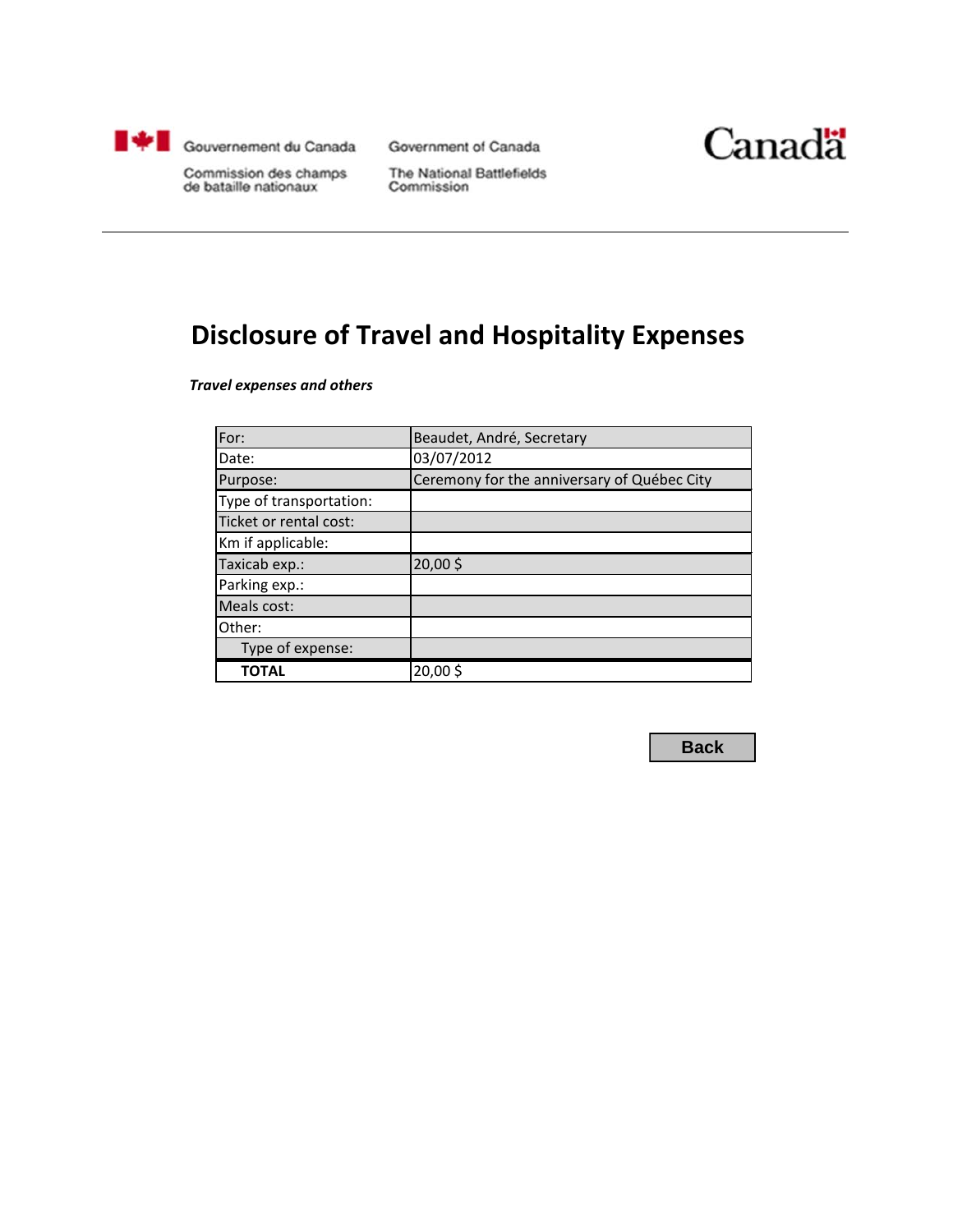<span id="page-5-0"></span>

Government of Canada



Commission des champs de bataille nationaux

The National Battlefields Commission

# **Disclosure of Travel and Hospitality Expenses**

*Travel expenses and others*

| For:                    | Beaudet, André, Secretary   |
|-------------------------|-----------------------------|
| Date:                   | 16/07/2012                  |
| Purpose:                | Québec City Tourism meeting |
| Type of transportation: |                             |
| Ticket or rental cost:  |                             |
| Km if applicable:       |                             |
| Taxicab exp.:           | 23,00\$                     |
| Parking exp.:           |                             |
| Meals cost:             |                             |
| Other:                  |                             |
| Type of expense:        |                             |
| ΤΟΤΑL                   | 23,00\$                     |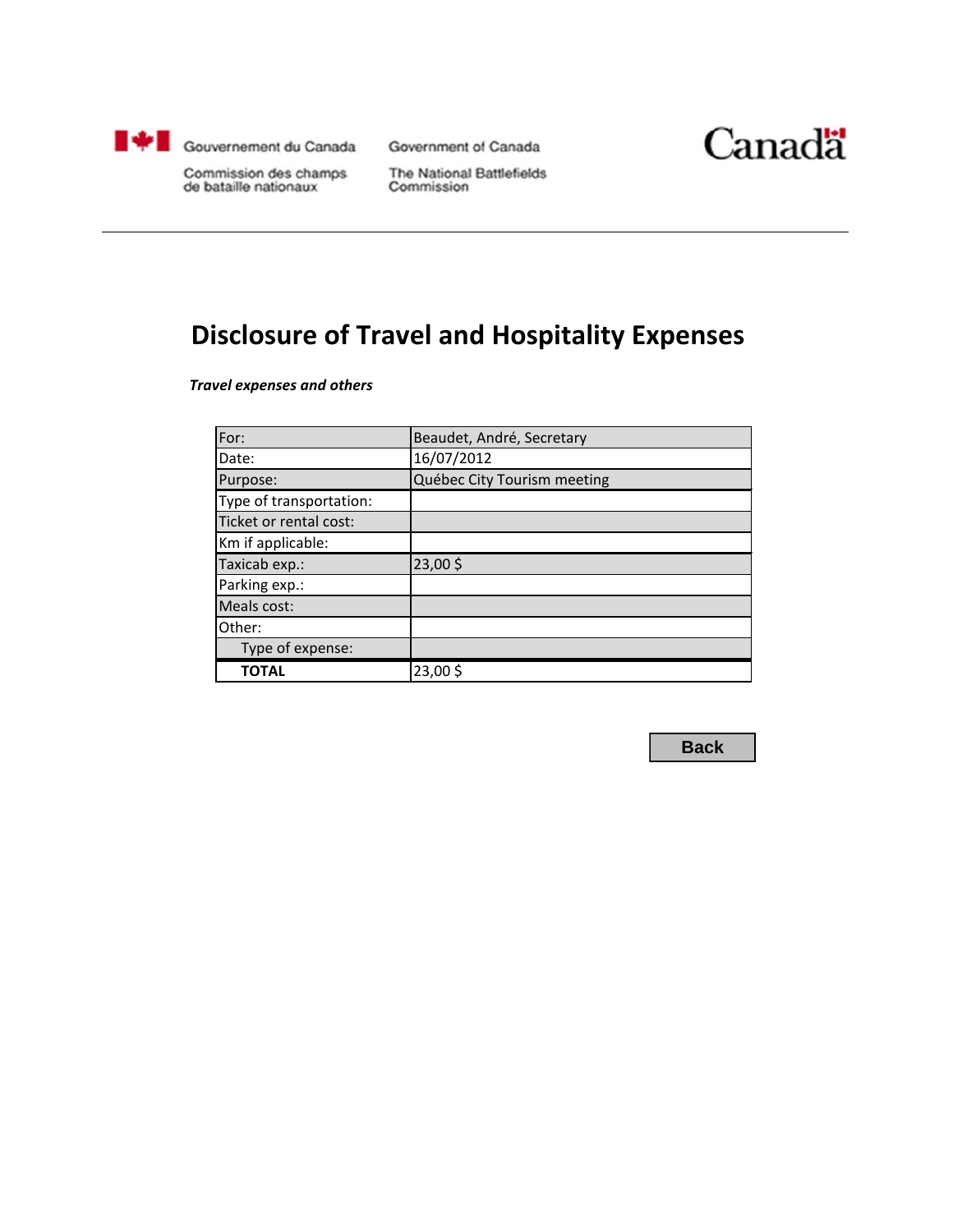<span id="page-6-0"></span>

Government of Canada



Commission des champs de bataille nationaux

The National Battlefields Commission

# **Disclosure of Travel and Hospitality Expenses**

*Travel expenses and others*

| For:                    | Beaudet, André, Secretary          |
|-------------------------|------------------------------------|
| Date:                   | 28/08/2012                         |
| Purpose:                | Meeting "Festival d'été de Québec" |
| Type of transportation: |                                    |
| Ticket or rental cost:  |                                    |
| Km if applicable:       |                                    |
| Taxicab exp.:           | 25,00\$                            |
| Parking exp.:           |                                    |
| Meals cost:             |                                    |
| Other:                  |                                    |
| Type of expense:        |                                    |
| ΤΟΤΑL                   | 25,00\$                            |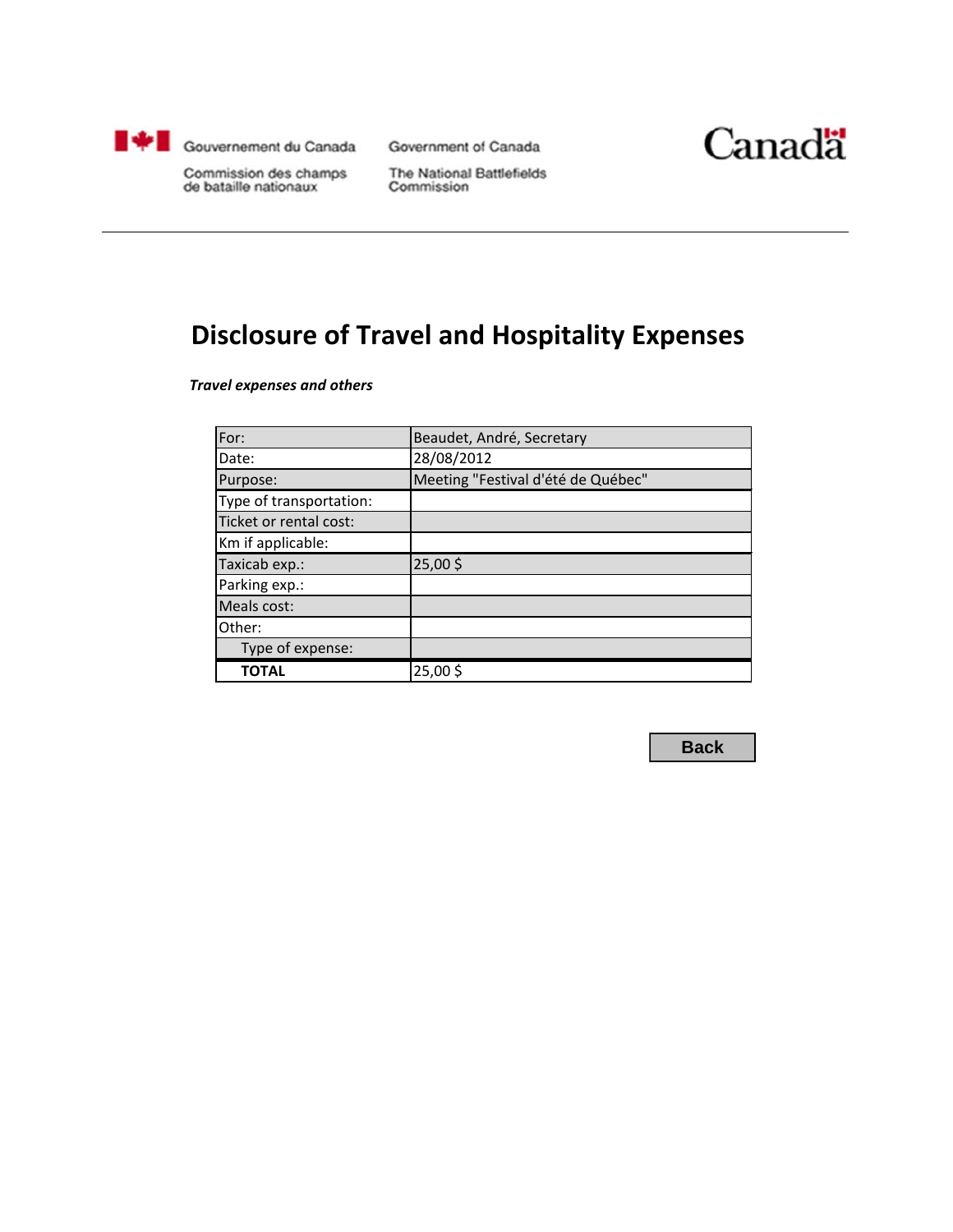<span id="page-7-0"></span>

Government of Canada



Commission des champs de bataille nationaux

The National Battlefields Commission

# **Disclosure of Travel and Hospitality Expenses**

*Travel expenses and others*

| For:                    | Beaudet, André, Secretary        |
|-------------------------|----------------------------------|
| Date:                   | 10/09/2012                       |
| Purpose:                | Board meeting "Amis des plaines" |
| Type of transportation: |                                  |
| Ticket or rental cost:  |                                  |
| Km if applicable:       |                                  |
| Taxicab exp.:           | 22,00\$                          |
| Parking exp.:           |                                  |
| Meals cost:             |                                  |
| Other:                  |                                  |
| Type of expense:        |                                  |
| <b>TOTAL</b>            | 22,00\$                          |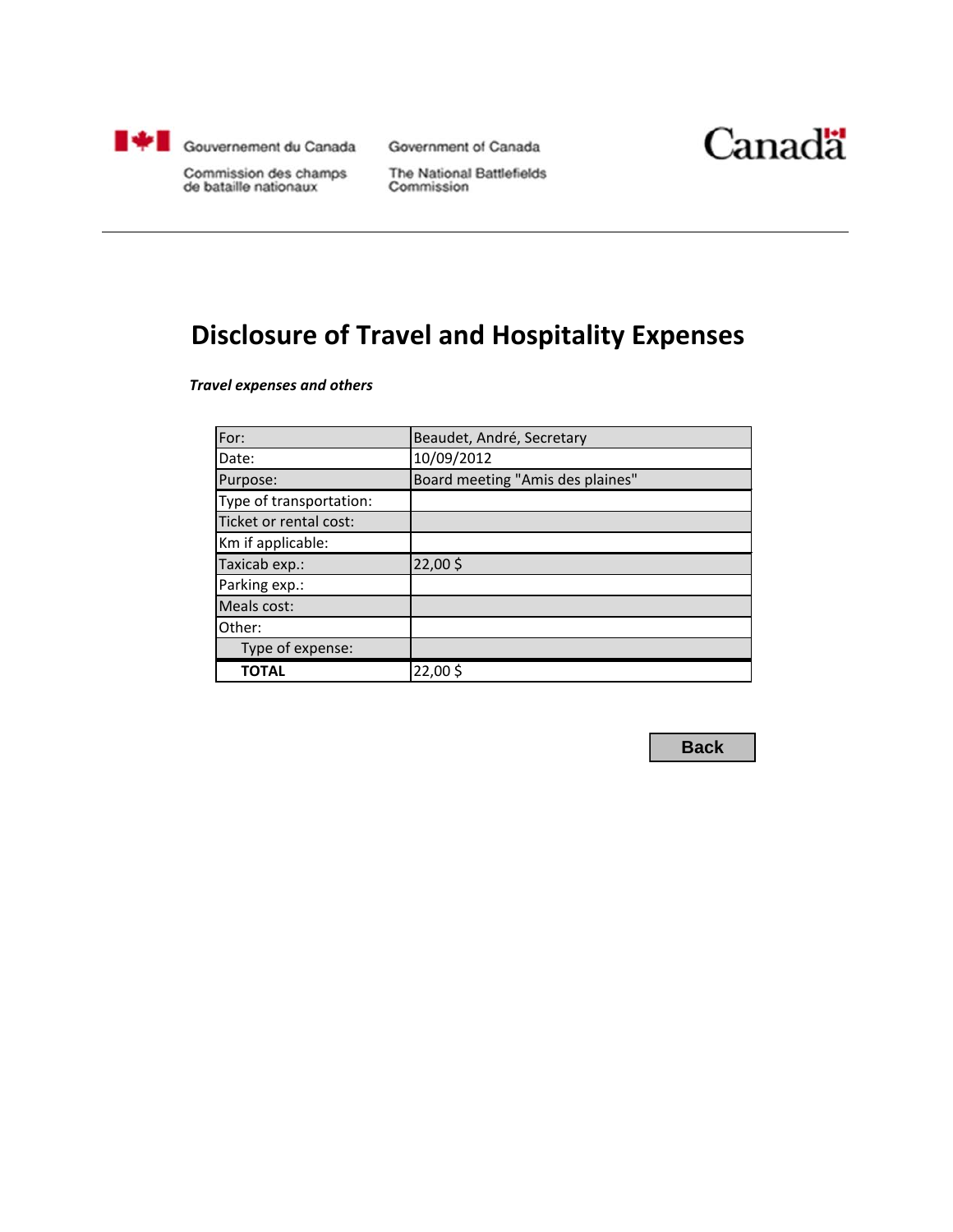<span id="page-8-0"></span>

Government of Canada



Commission des champs de bataille nationaux

The National Battlefields Commission

# **Disclosure of Travel and Hospitality Expenses**

*Hospitality expenses*

| For:              | Beaudet, André, Secretary |
|-------------------|---------------------------|
| Date:             | 12/06/2012                |
| Type of expense:  | Lunch                     |
| Purpose:          | <b>CCBN</b> file          |
| Number of people: |                           |
| Place:            | Voodoo                    |
| City:             | Québec                    |
| <b>TOTAL</b>      | 59,17\$                   |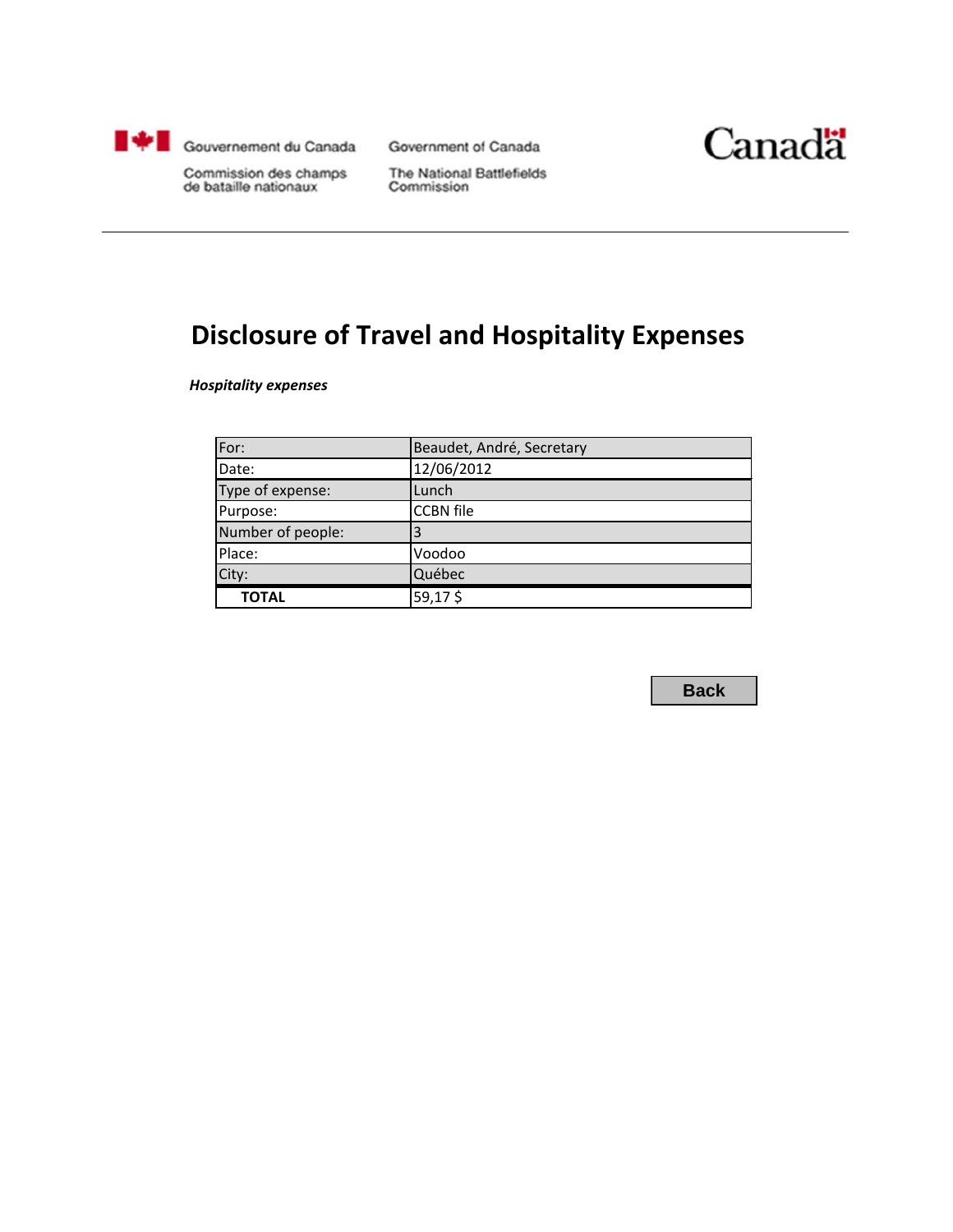<span id="page-9-0"></span>

Government of Canada



Commission des champs de bataille nationaux

The National Battlefields Commission

# **Disclosure of Travel and Hospitality Expenses**

*Hospitality expenses*

| For:              | Beaudet, André, Secretary          |
|-------------------|------------------------------------|
| Date:             | 12/07/2012                         |
| Type of expense:  | Lunch                              |
| Purpose:          | Collective agreements conciliation |
| Number of people: | 3                                  |
| Place:            | Voodoo                             |
| City:             | Québec                             |
| <b>TOTAL</b>      | 52,02\$                            |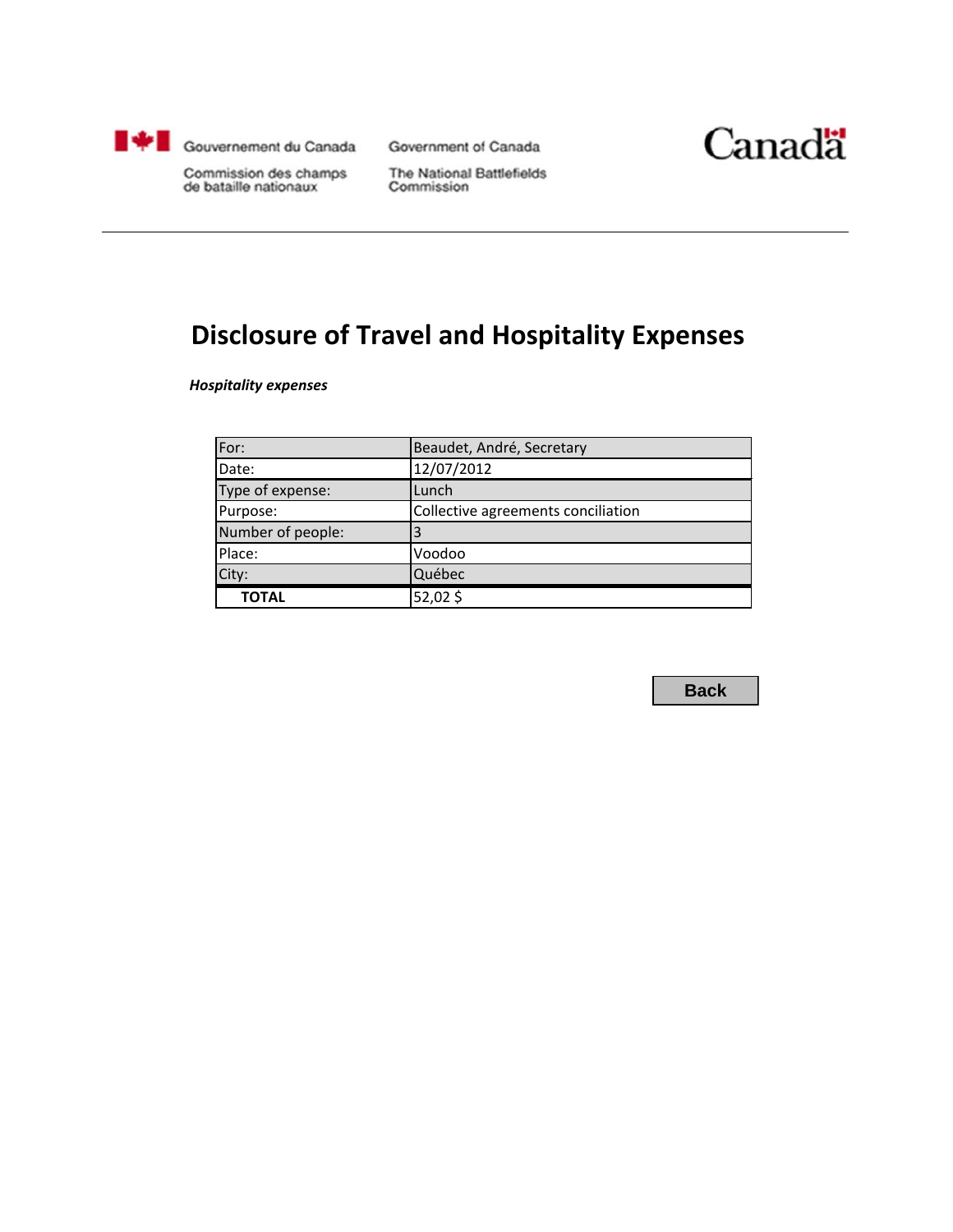<span id="page-10-0"></span>

Government of Canada



Commission des champs de bataille nationaux

The National Battlefields Commission

# **Disclosure of Travel and Hospitality Expenses**

*Hospitality expenses*

| For:              | Beaudet, André, Secretary    |
|-------------------|------------------------------|
| Date:             | 25/07/2012                   |
| Type of expense:  | Lunch                        |
| Purpose:          | Communities in Bloom meeting |
| Number of people: |                              |
| Place:            | Restaurant du Musée          |
| City:             | Québec                       |
| <b>TOTAL</b>      | 108,17\$                     |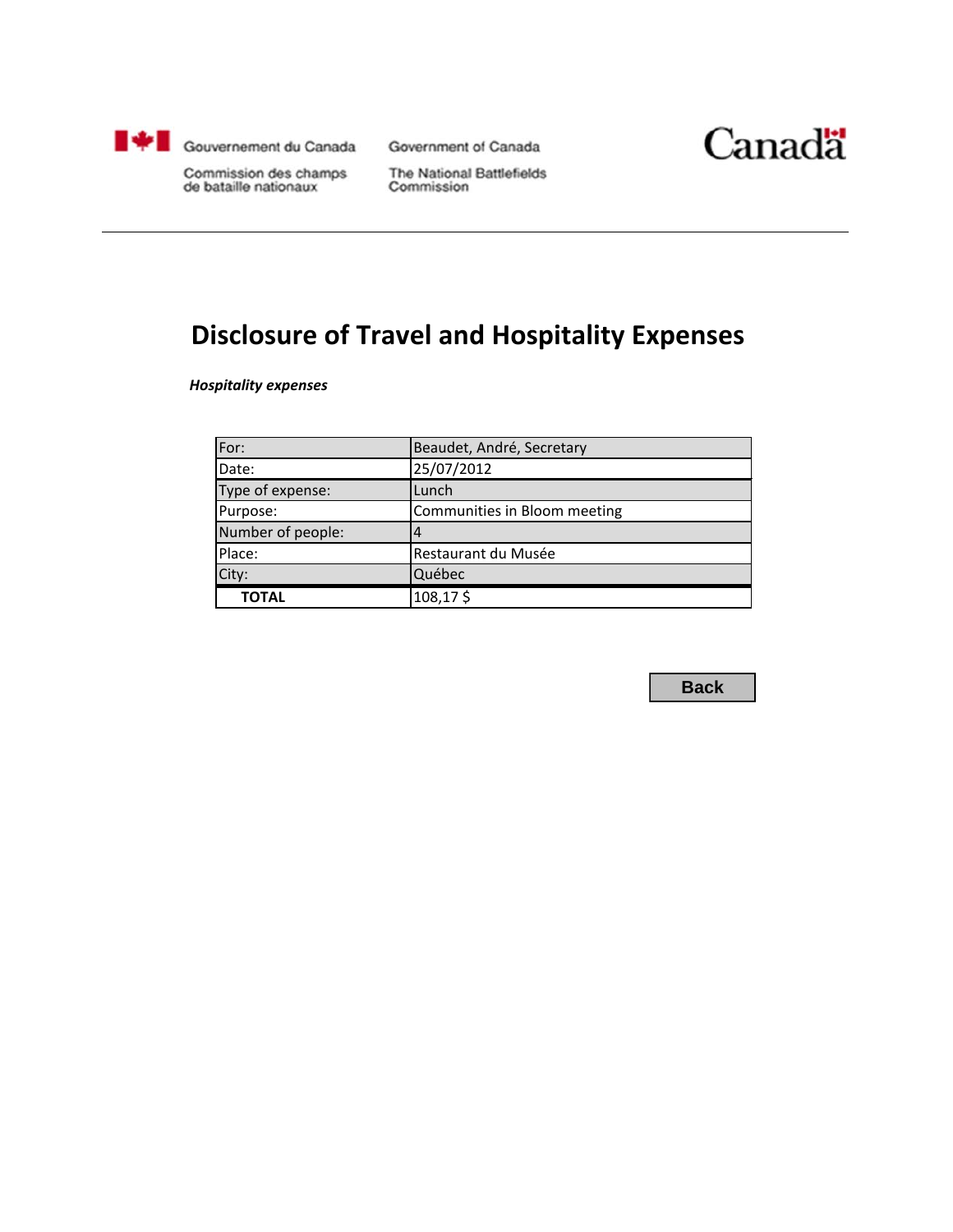<span id="page-11-0"></span>

Government of Canada



Commission des champs de bataille nationaux

The National Battlefields Commission

# **Disclosure of Travel and Hospitality Expenses**

*Hospitality expenses*

| For:              | Beaudet, André, Secretary |
|-------------------|---------------------------|
| Date:             | 22/08/2012                |
| Type of expense:  | Lunch                     |
| Purpose:          | Recruitment file          |
| Number of people: |                           |
| Place:            | Cosmos                    |
| City:             | Québec                    |
| <b>TOTAL</b>      | 58,05\$                   |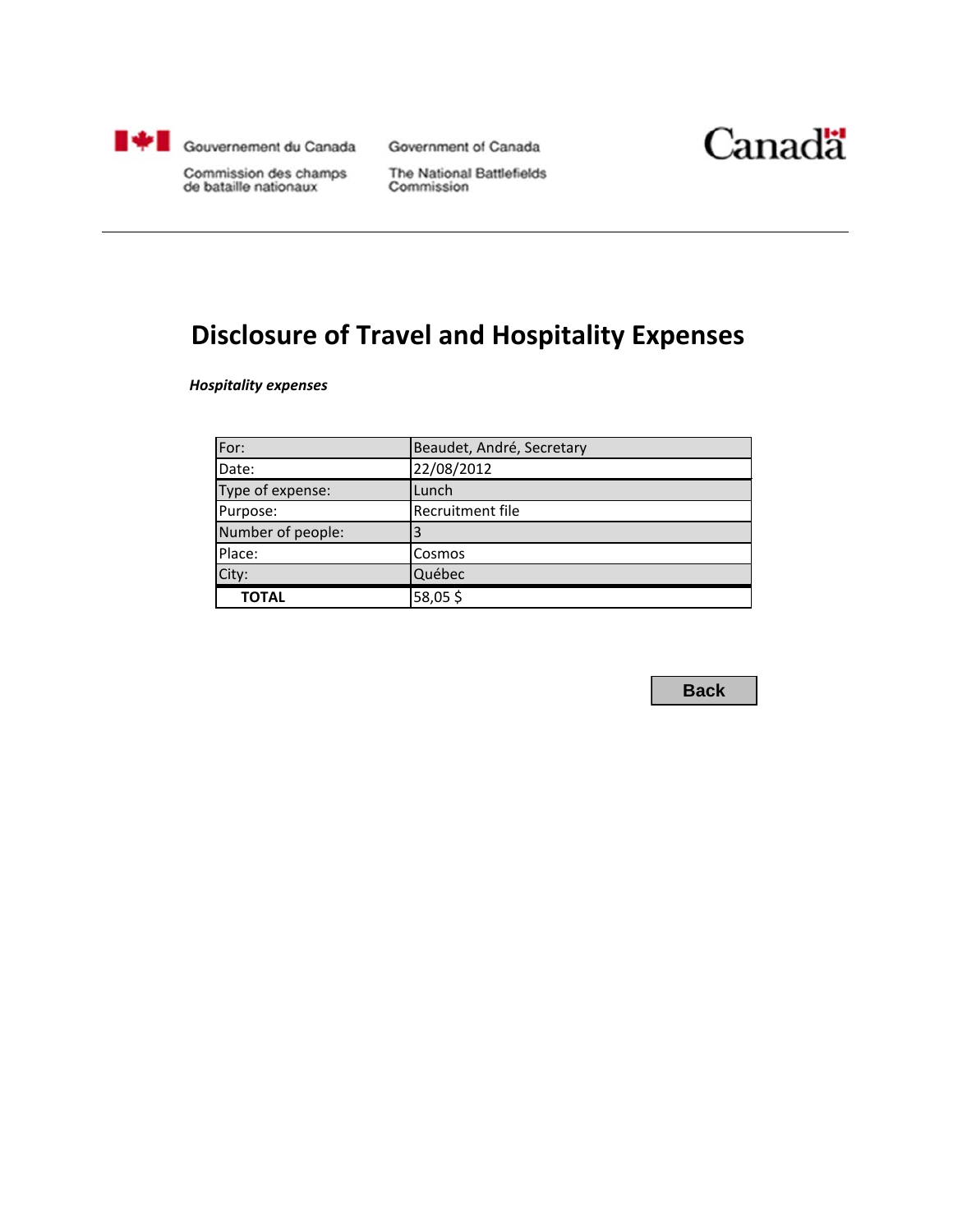<span id="page-12-0"></span>

Government of Canada



Commission des champs<br>de bataille nationaux

The National Battlefields Commission

# **Disclosure of Travel and Hospitality Expenses**

**• Chouinard, Anne, Director of Institutionnal Affairs**

*Travel expenses and others - July 1st to September 30th, 2012*

| <b>Date</b> | <b>Purpose</b>       | <b>Total Cost</b> |
|-------------|----------------------|-------------------|
| 19/09/2012  | Training in Montreal | 155,53            |
| Total       |                      | $155,53$ \$       |

*Hospitality expenses - July 1st to September 30th, 2012*

No hospitality expenses during the reporting period.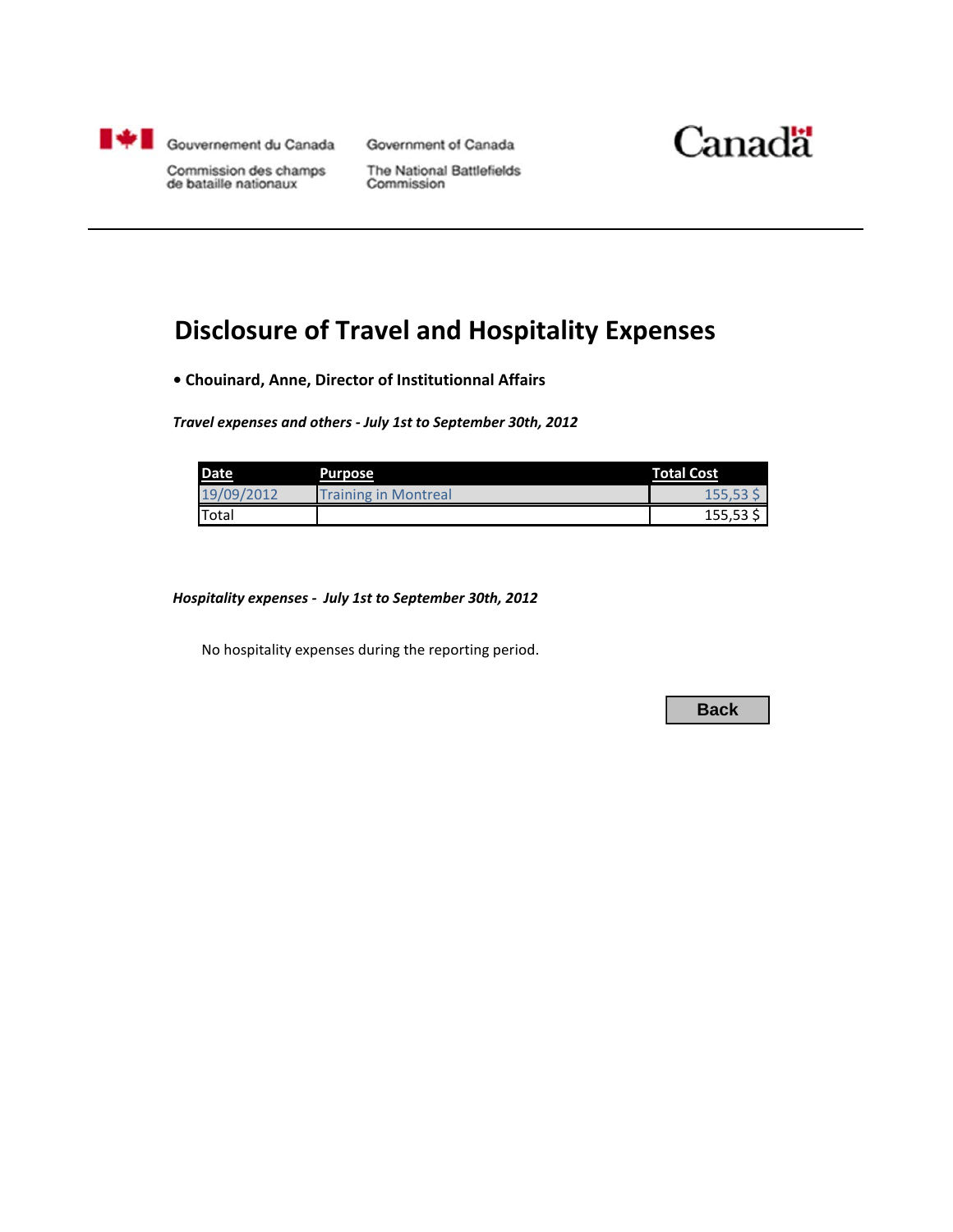<span id="page-13-0"></span>

Government of Canada



Commission des champs de bataille nationaux

The National Battlefields Commission

# **Disclosure of Travel and Hospitality Expenses**

*Travel expenses and others*

| For:                    | Chouinard, Anne, Director of Institutionnal Affairs |
|-------------------------|-----------------------------------------------------|
| Date:                   | 19/09/2012                                          |
| Purpose:                | <b>Training in Montreal</b>                         |
| Type of transportation: | Train                                               |
| Ticket or rental cost:  | 97,73\$                                             |
| Km if applicable:       |                                                     |
| Taxicab exp.:           |                                                     |
| Parking exp.:           |                                                     |
| Meals cost:             | 56,30\$                                             |
| Other:                  | $1,50$ \$                                           |
| Type of expense:        | Telephone                                           |
| <b>TOTAL</b>            | 155,53\$                                            |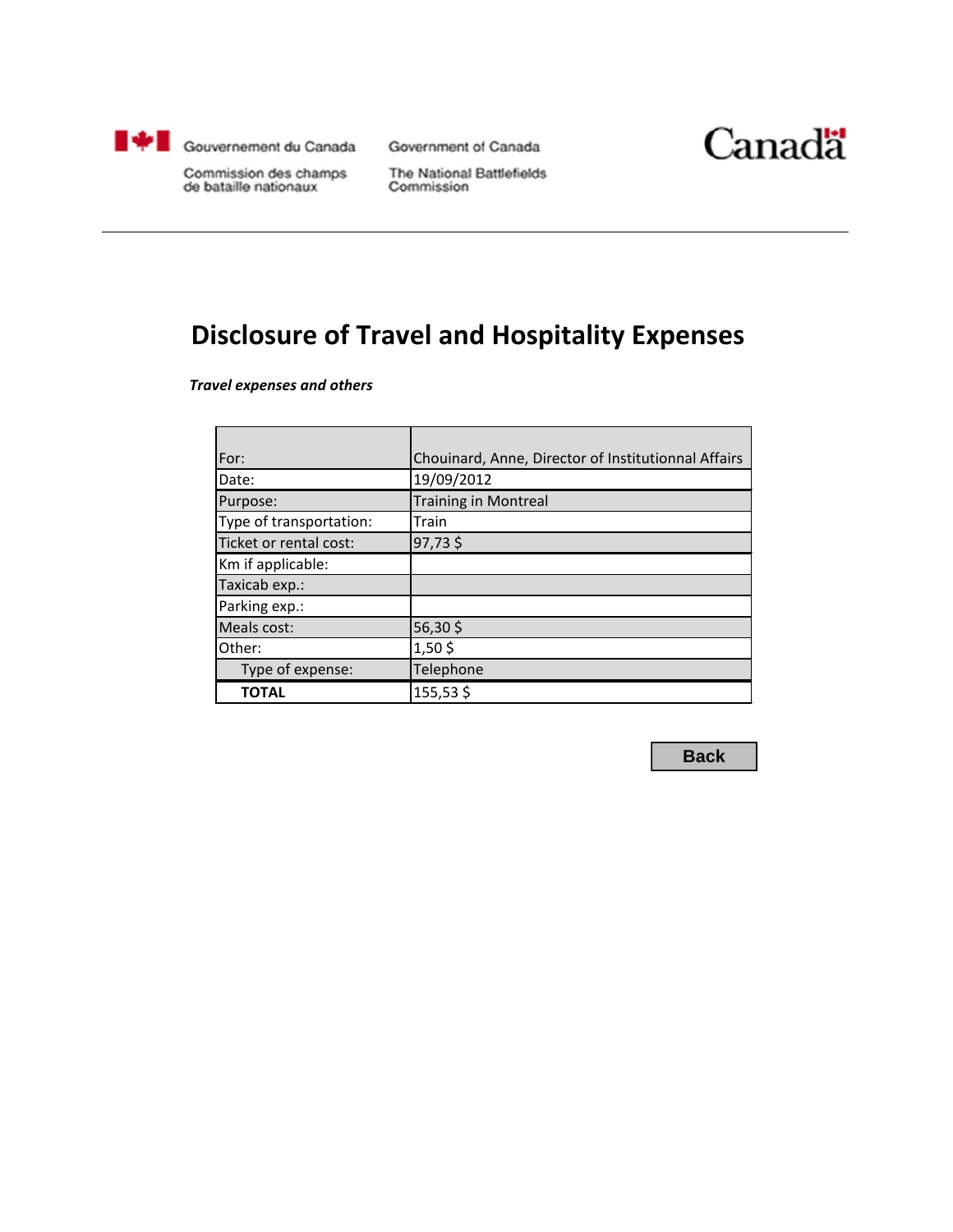<span id="page-14-0"></span>

Government of Canada



Commission des champs de bataille nationaux

The National Battlefields Commission

# **Disclosure of Travel and Hospitality Expenses**

**• Beaudet, André, Secretary**

*Travel expenses and others - October 1st to December 31st, 2012*

| <b>Date</b> | Purpose                | <b>Total Cost</b> |
|-------------|------------------------|-------------------|
| 10/10/2012  | <b>CCBN</b> file       | 19.00             |
| 02/11/2012  | Meeting "Parks Canada" | 19,00             |
| Total       |                        | 38,00             |

*Hospitality expenses - October 1st to December 31st, 2012*

| <b>Date</b> | Purpose             | <b>Total Cost</b> |
|-------------|---------------------|-------------------|
| 26/10/2012  | <b>CCBN</b> file    | 9.48:             |
| 05/12/2012  | Mediation - HR file | 113,68            |
| Total       |                     | 123,165           |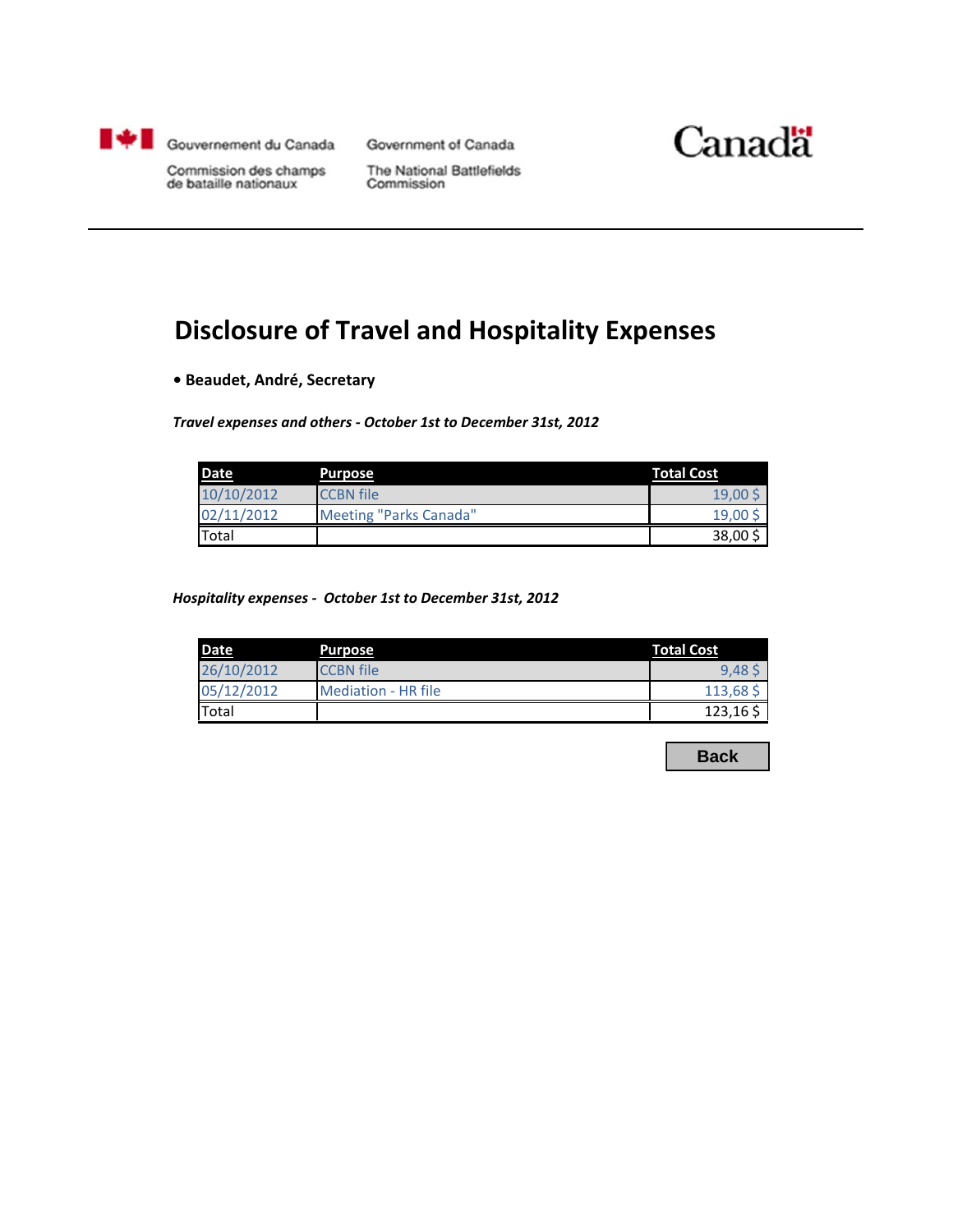<span id="page-15-0"></span>

Government of Canada



Commission des champs de bataille nationaux

The National Battlefields Commission

# **Disclosure of Travel and Hospitality Expenses**

*Travel expenses and others*

| For:                    | Beaudet, André, Secretary |
|-------------------------|---------------------------|
| Date:                   | 10/10/2012                |
| Purpose:                | <b>CCBN</b> file          |
| Type of transportation: |                           |
| Ticket or rental cost:  |                           |
| Km if applicable:       |                           |
| Taxicab exp.:           | 19,00\$                   |
| Parking exp.:           |                           |
| Meals cost:             |                           |
| Other:                  |                           |
| Type of expense:        |                           |
| TOTAL                   | 19,00\$                   |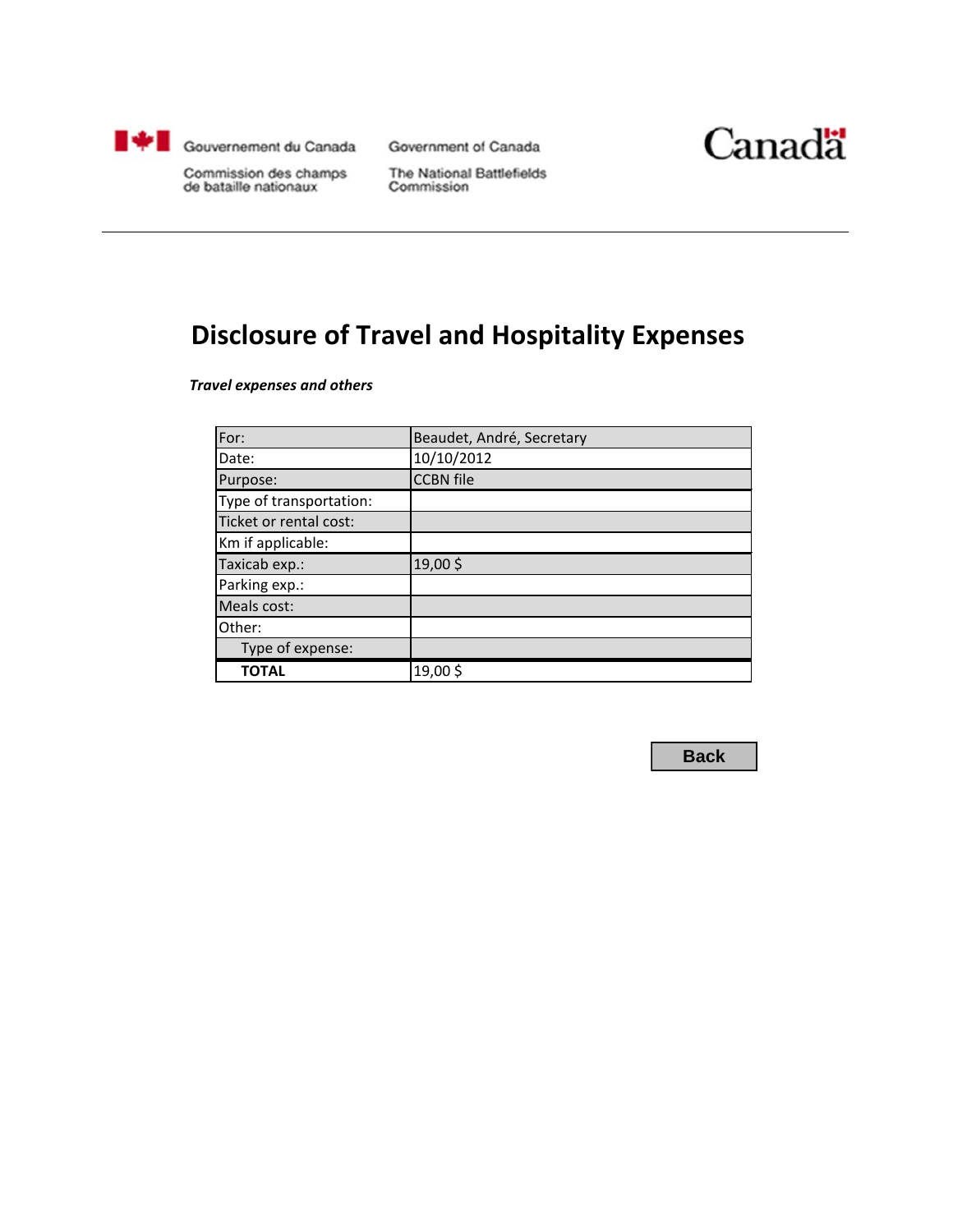<span id="page-16-0"></span>

Government of Canada



Commission des champs de bataille nationaux

The National Battlefields Commission

# **Disclosure of Travel and Hospitality Expenses**

*Travel expenses and others*

| For:                    | Beaudet, André, Secretary |
|-------------------------|---------------------------|
| Date:                   | 02/11/2012                |
| Purpose:                | Meeting "Parks Canada"    |
| Type of transportation: |                           |
| Ticket or rental cost:  |                           |
| Km if applicable:       |                           |
| Taxicab exp.:           | 19,00\$                   |
| Parking exp.:           |                           |
| Meals cost:             |                           |
| Other:                  |                           |
| Type of expense:        |                           |
| ΤΟΤΑL                   | 19,00\$                   |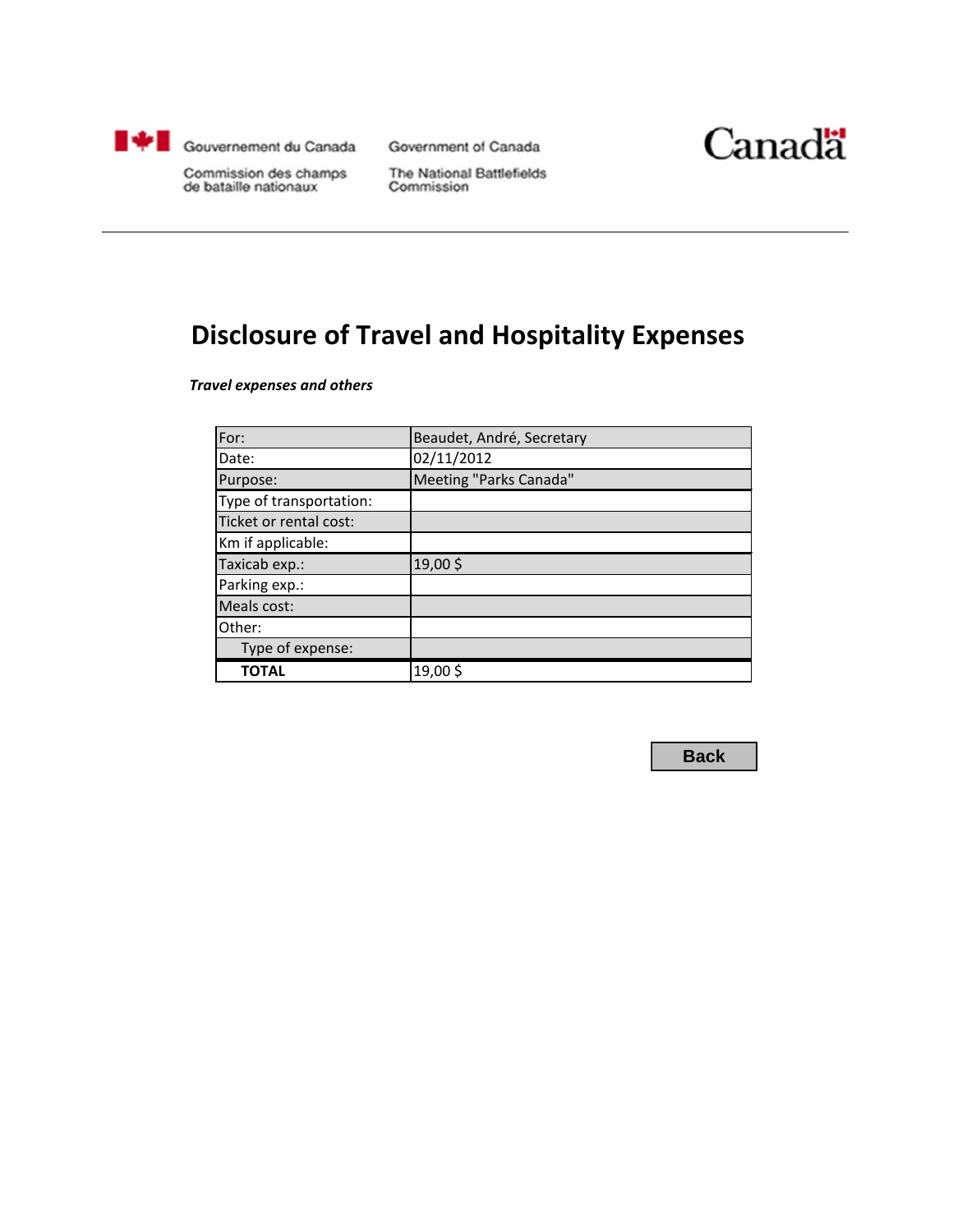<span id="page-17-0"></span>

Government of Canada



Commission des champs de bataille nationaux

The National Battlefields Commission

# **Disclosure of Travel and Hospitality Expenses**

*Hospitality expenses*

| For:              | Beaudet, André, Secretary |
|-------------------|---------------------------|
| Date:             | 26/10/2012                |
| Type of expense:  | <b>Breakfast</b>          |
| Purpose:          | <b>CCBN</b> file          |
| Number of people: |                           |
| Place:            | <b>Cochon Dingue</b>      |
| City:             | Québec                    |
| <b>TOTAL</b>      | $9,48$ \$                 |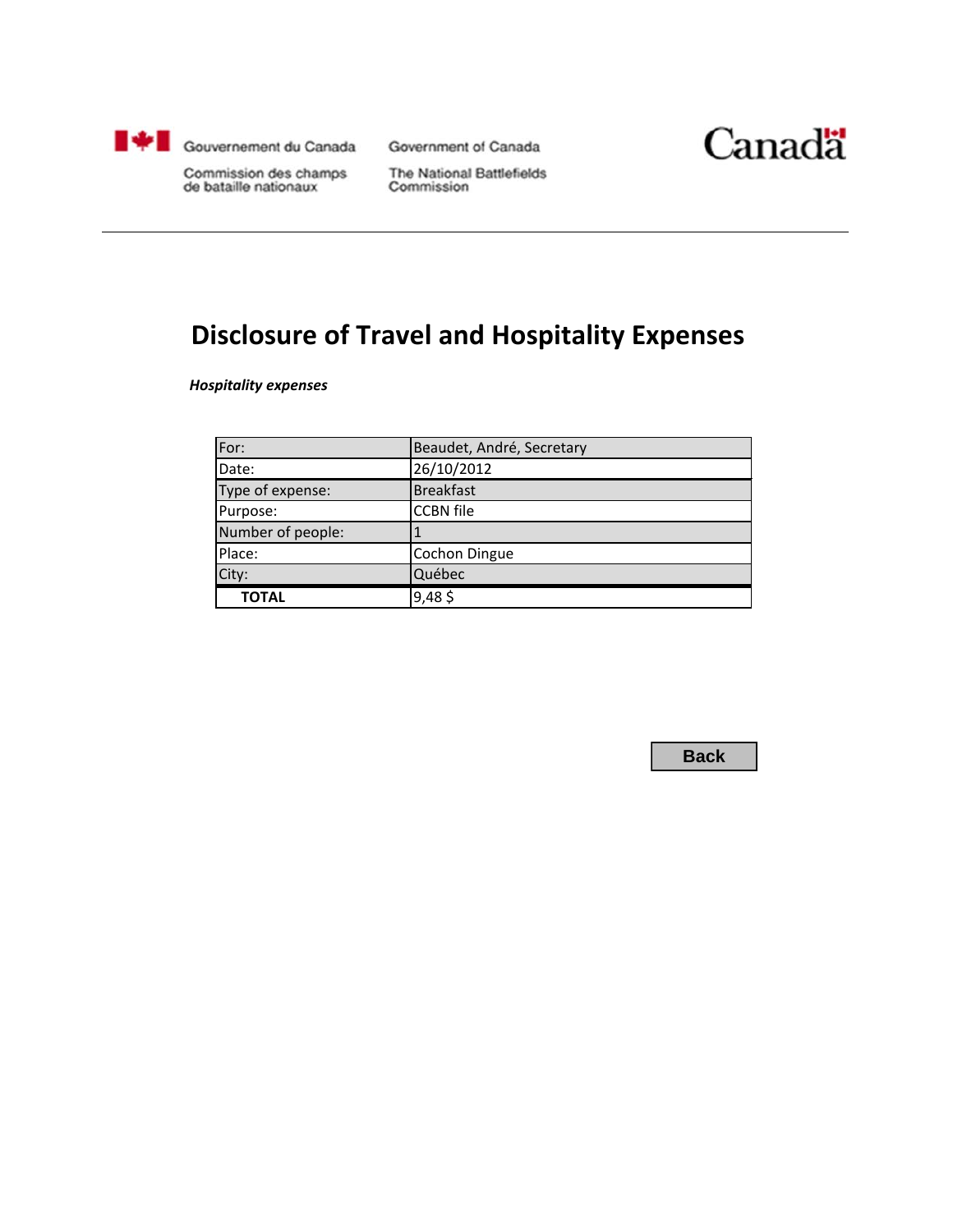<span id="page-18-0"></span>

Government of Canada



Commission des champs de bataille nationaux

The National Battlefields Commission

# **Disclosure of Travel and Hospitality Expenses**

*Hospitality expenses*

| For:              | Beaudet, André, Secretary |
|-------------------|---------------------------|
| Date:             | 05/12/2012                |
| Type of expense:  | Lunch                     |
| Purpose:          | Mediation - HR file       |
| Number of people: |                           |
| Place:            | L'Astral                  |
| City:             | Québec                    |
| <b>TOTAL</b>      | 113,68\$                  |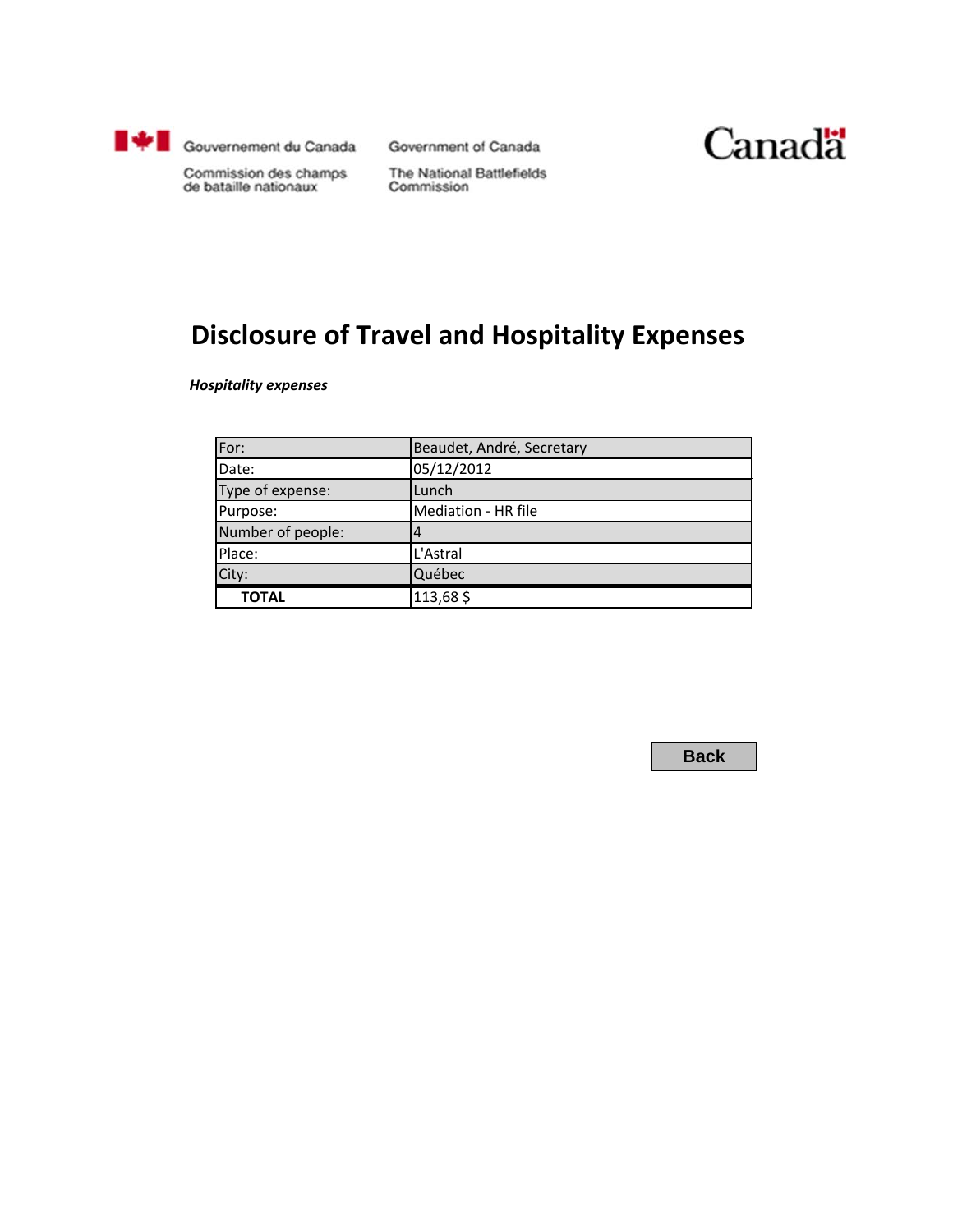<span id="page-19-0"></span>

Government of Canada



Commission des champs<br>de bataille nationaux

The National Battlefields Commission

# **Disclosure of Travel and Hospitality Expenses**

**• Veilleux, Paule, Director of Administration**

*Travel expenses and others - October 1st to December 31st, 2012*

| <b>Date</b>   | <b>Purpose</b>  | <b>Total Cost</b> |
|---------------|-----------------|-------------------|
| 26/11/2012 to |                 |                   |
| 30/11/2012    | <b>Training</b> | 85,00\$           |
| Total         |                 | 85,00             |

*Hospitality expenses - October 1st to December 31st, 2012*

No hospitality expenses during the reporting period.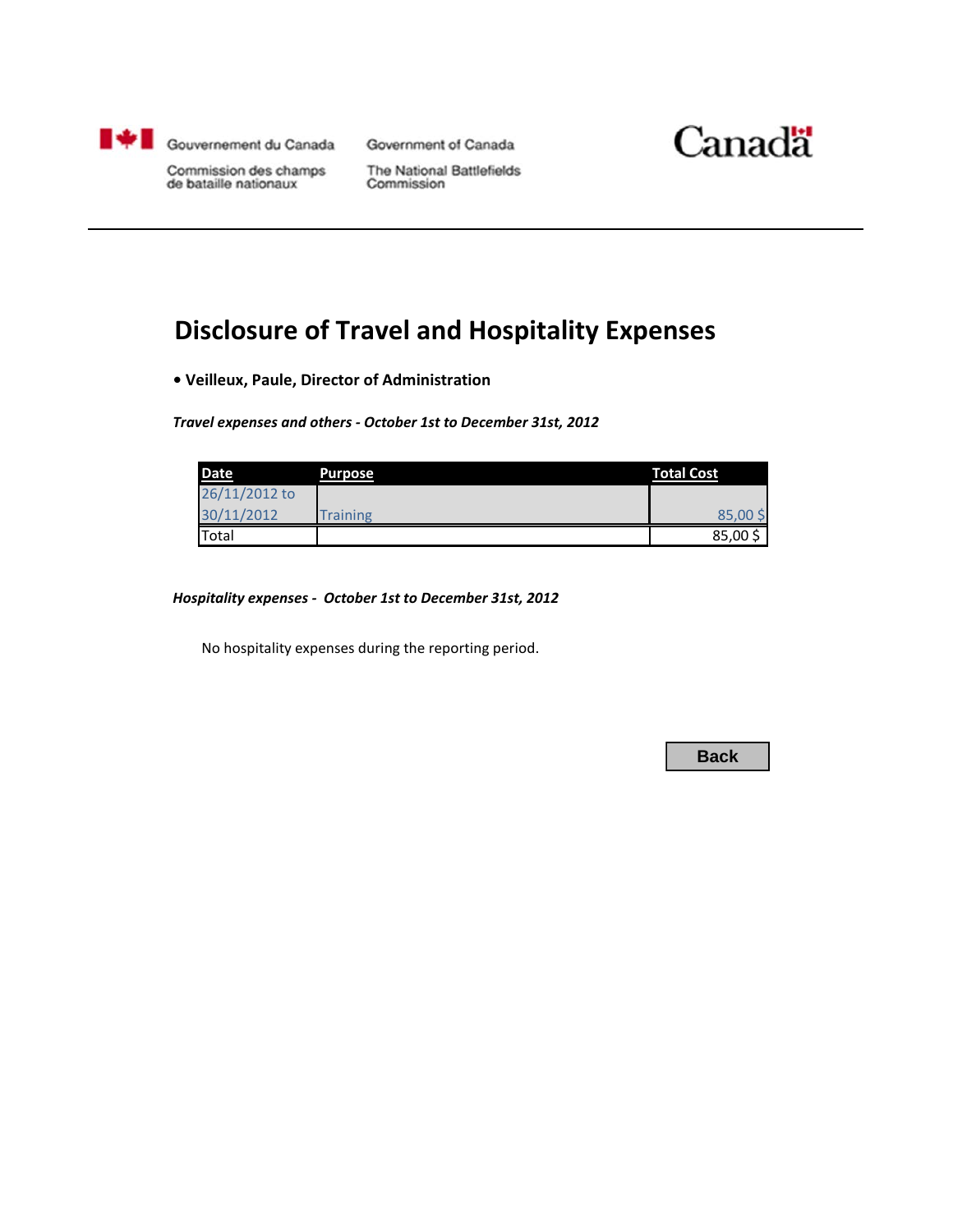<span id="page-20-0"></span>

Government of Canada



Commission des champs de bataille nationaux

The National Battlefields Commission

# **Disclosure of Travel and Hospitality Expenses**

*Travel expenses and others*

| For:                    | Veilleux, Paule, Director of Administration |
|-------------------------|---------------------------------------------|
| Date:                   | 26/11/2012 to 30/11/2012                    |
| Purpose:                | <b>Training</b>                             |
| Type of transportation: |                                             |
| Ticket or rental cost:  |                                             |
| Km if applicable:       |                                             |
| Taxicab exp.:           |                                             |
| Parking exp.:           | 85,00\$                                     |
| Meals cost:             |                                             |
| Other:                  |                                             |
| Type of expense:        |                                             |
| TOTAL                   | 85,00\$                                     |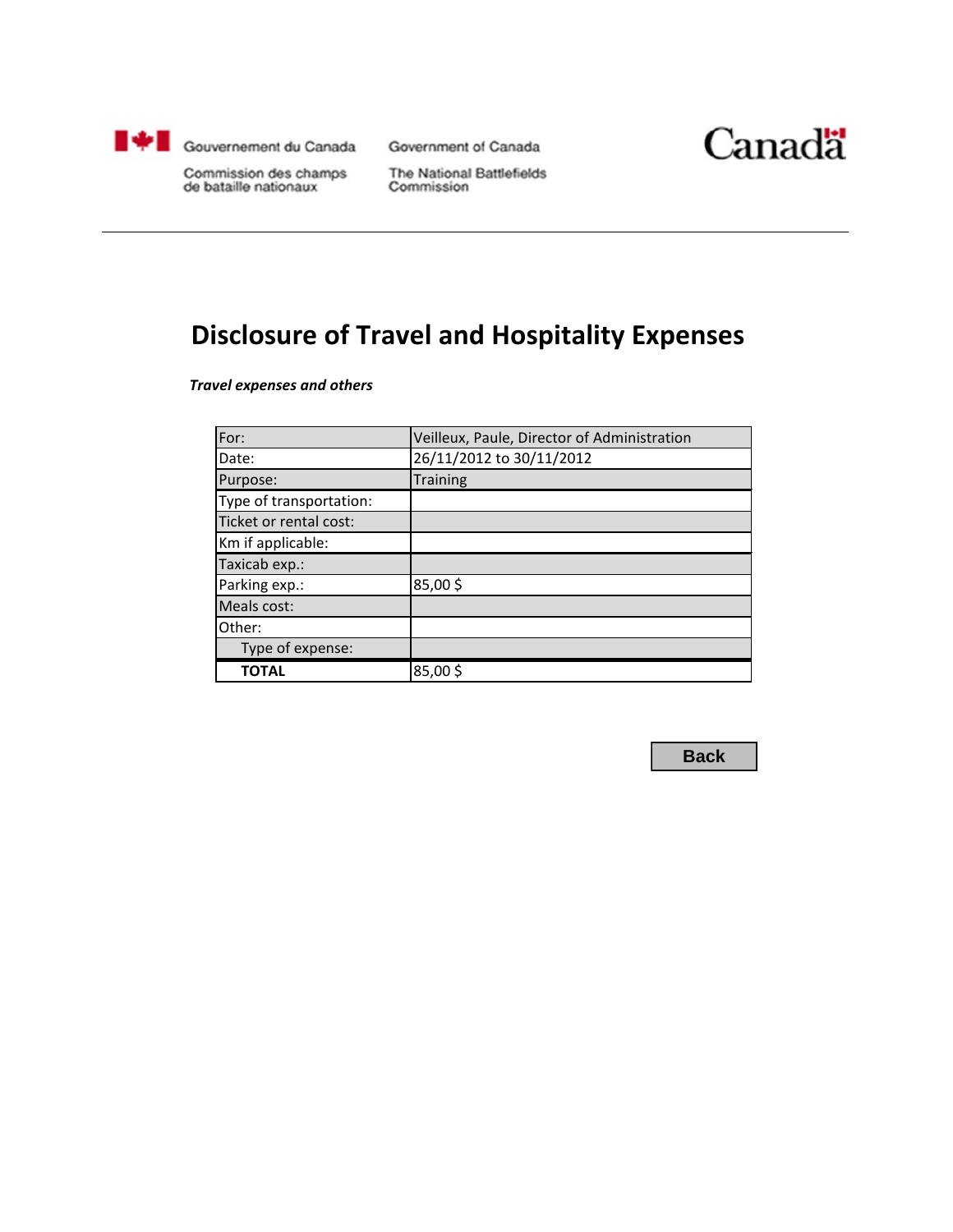<span id="page-21-0"></span>

Government of Canada



Commission des champs de bataille nationaux

The National Battlefields Commission

#### **Disclosure of Travel and Hospitality Expenses**

**• Beaudet, André, Secretary**

*Travel expenses and others ‐ January 1st to March 31st, 2013*

| <b>Date</b> | <b>Purpose</b>                     | <b>Total Cost</b> |
|-------------|------------------------------------|-------------------|
| 17/01/2013  | <b>CCBN</b> file                   | $22,00$ \$        |
| 01/02/2013  | <b>Carnival opening ceremony</b>   | 24,00\$           |
| 03/02/2013  | Carnival award ceremony            | $25,00\sqrt{5}$   |
| 04/03/2013  | Meeting "Festival d'été de Québec" | 24,00\$           |
| Total       |                                    | 95,00\$           |

*Hospitality expenses ‐ October 1st to December 31st, 2012*

| <b>Date</b> | Purpose          | <b>Total Cost</b> |
|-------------|------------------|-------------------|
| 10/01/2013  | <b>CCBN</b> file | $22,85$ \$        |
| 16/01/2013  | <b>CCBN</b> file | $62,73$ \$        |
| 25/01/2013  | <b>CCBN</b> file | 89,765            |
| Total       |                  | 175,34            |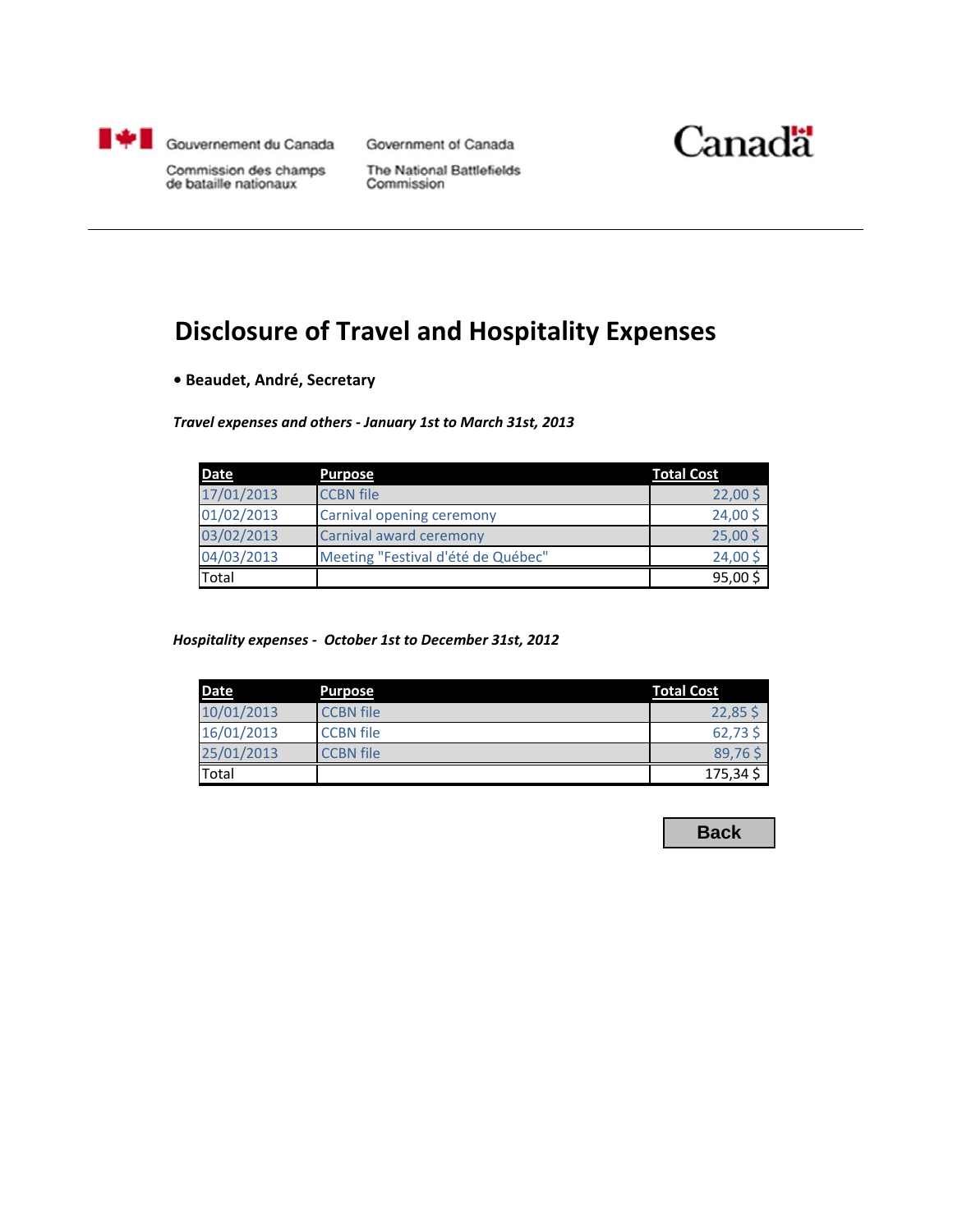<span id="page-22-0"></span>

Government of Canada



Commission des champs de bataille nationaux

The National Battlefields Commission

#### **Disclosure of Travel and Hospitality Expenses**

*Travel expenses and others*

| For:                    | Beaudet, André, Secretary |
|-------------------------|---------------------------|
| Date:                   | 17/01/2013                |
| Purpose:                | <b>CCBN</b> file          |
| Type of transportation: |                           |
| Ticket or rental cost:  |                           |
| Km if applicable:       |                           |
| Taxicab exp.:           | 22,00\$                   |
| Parking exp.:           |                           |
| Meals cost:             |                           |
| Other:                  |                           |
| Type of expense:        |                           |
| <b>TOTAL</b>            | 22,00\$                   |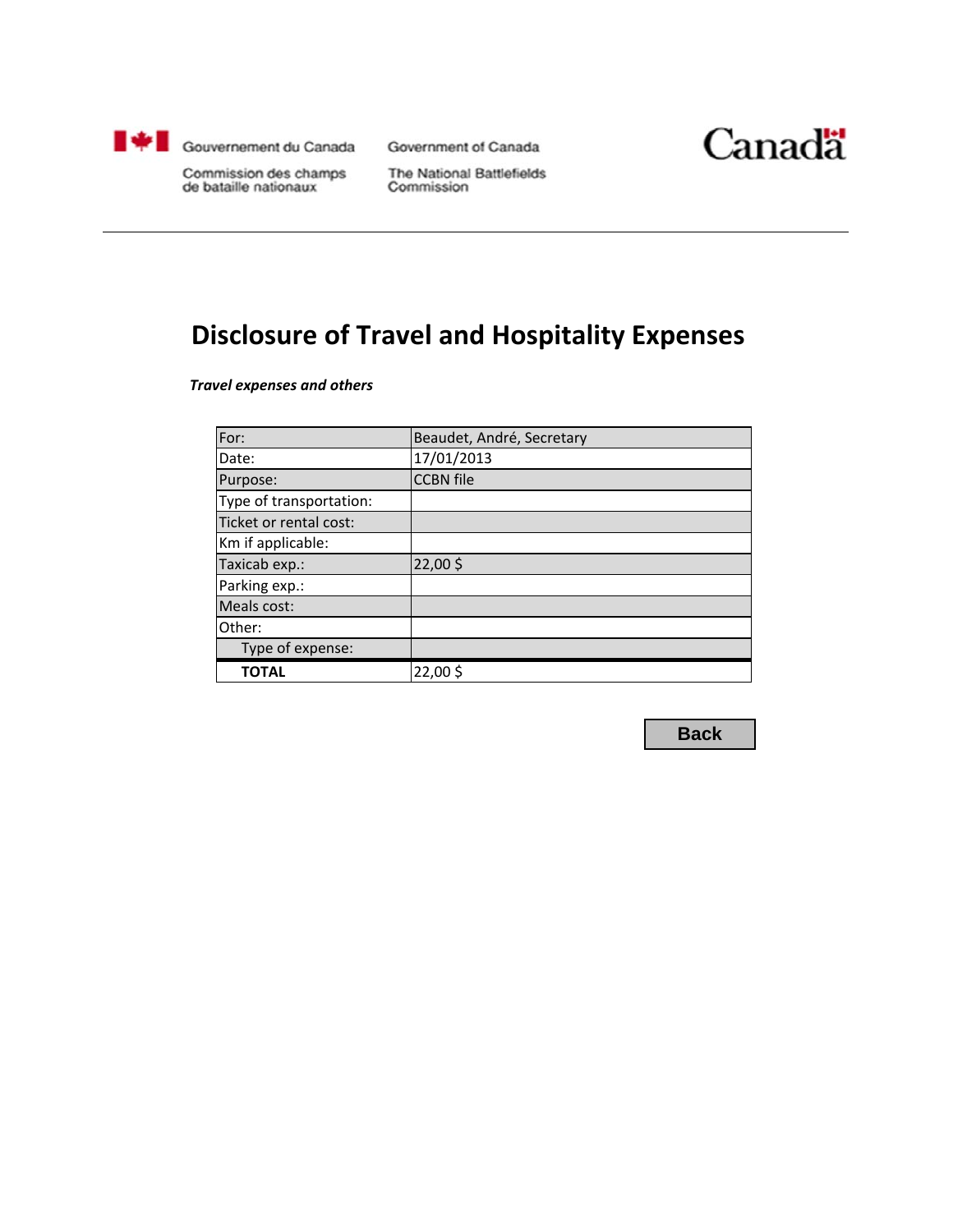<span id="page-23-0"></span>

Government of Canada



Commission des champs de bataille nationaux

The National Battlefields Commission

#### **Disclosure of Travel and Hospitality Expenses**

*Travel expenses and others*

| For:                    | Beaudet, André, Secretary |
|-------------------------|---------------------------|
| Date:                   | 01/02/2013                |
| Purpose:                | Carnival opening ceremony |
| Type of transportation: |                           |
| Ticket or rental cost:  |                           |
| Km if applicable:       |                           |
| Taxicab exp.:           | 24,00\$                   |
| Parking exp.:           |                           |
| Meals cost:             |                           |
| Other:                  |                           |
| Type of expense:        |                           |
| <b>TOTAL</b>            | 24,00\$                   |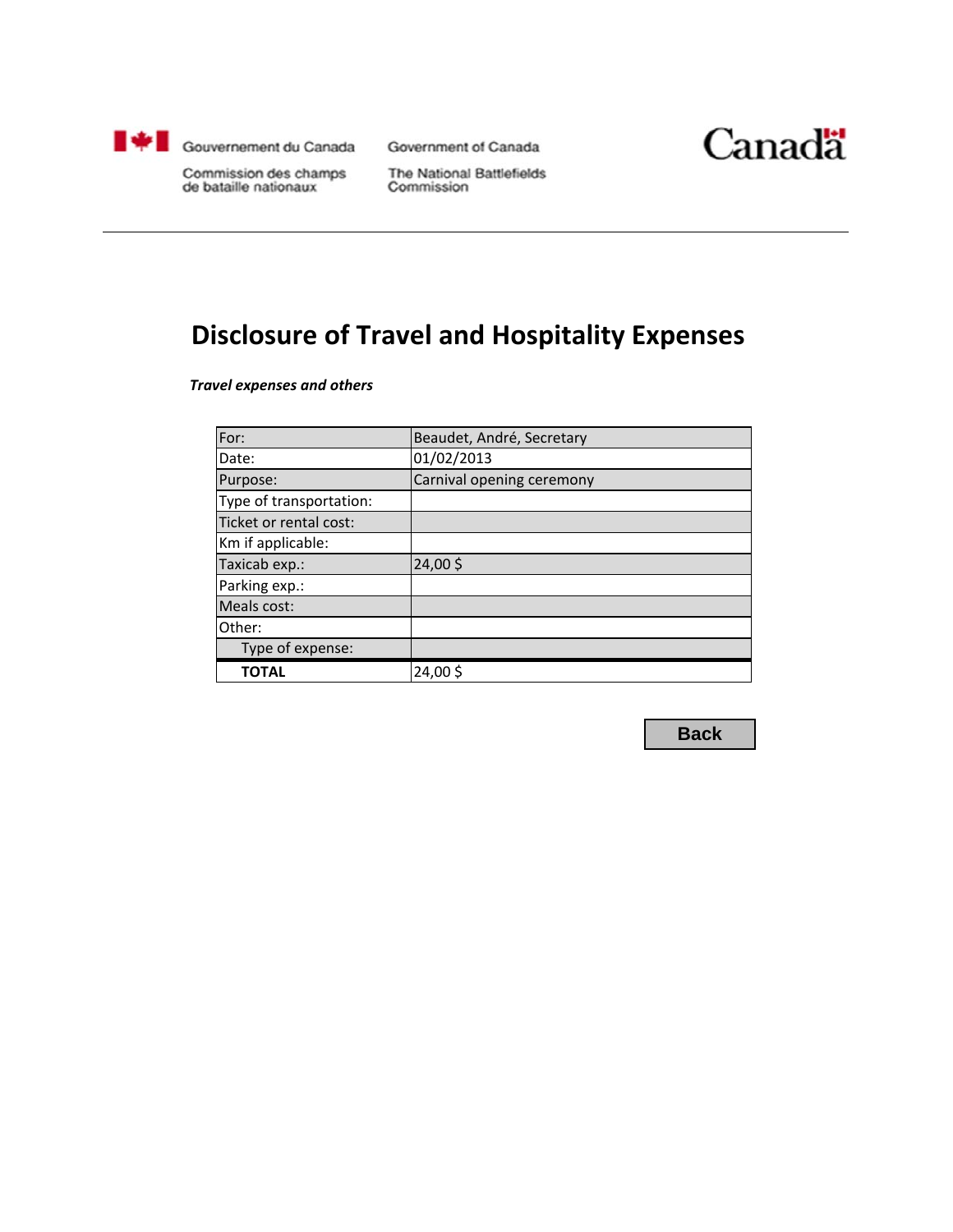<span id="page-24-0"></span>

Government of Canada



Commission des champs de bataille nationaux

The National Battlefields Commission

#### **Disclosure of Travel and Hospitality Expenses**

*Travel expenses and others*

| For:                    | Beaudet, André, Secretary |
|-------------------------|---------------------------|
| Date:                   | 03/02/2013                |
| Purpose:                | Carnival award ceremony   |
| Type of transportation: |                           |
| Ticket or rental cost:  |                           |
| Km if applicable:       |                           |
| Taxicab exp.:           | 25,00\$                   |
| Parking exp.:           |                           |
| Meals cost:             |                           |
| Other:                  |                           |
| Type of expense:        |                           |
| <b>TOTAL</b>            | 25,00\$                   |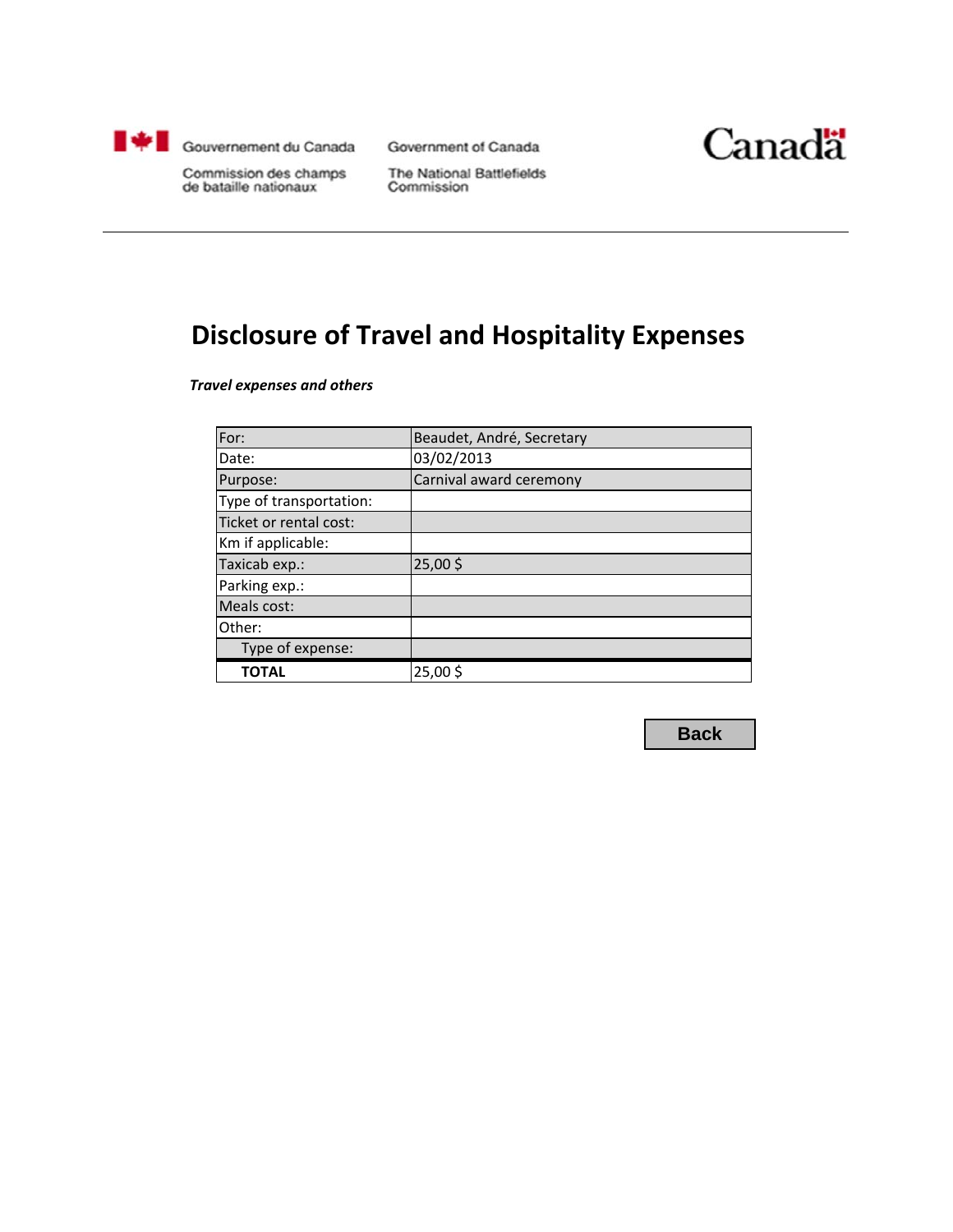<span id="page-25-0"></span>

Government of Canada



Commission des champs de bataille nationaux

The National Battlefields Commission

#### **Disclosure of Travel and Hospitality Expenses**

*Travel expenses and others*

| For:                    | Beaudet, André, Secretary          |
|-------------------------|------------------------------------|
| Date:                   | 04/03/2013                         |
| Purpose:                | Meeting "Festival d'été de Québec" |
| Type of transportation: |                                    |
| Ticket or rental cost:  |                                    |
| Km if applicable:       |                                    |
| Taxicab exp.:           | 24,00\$                            |
| Parking exp.:           |                                    |
| Meals cost:             |                                    |
| Other:                  |                                    |
| Type of expense:        |                                    |
| TOTAL                   | 24,00\$                            |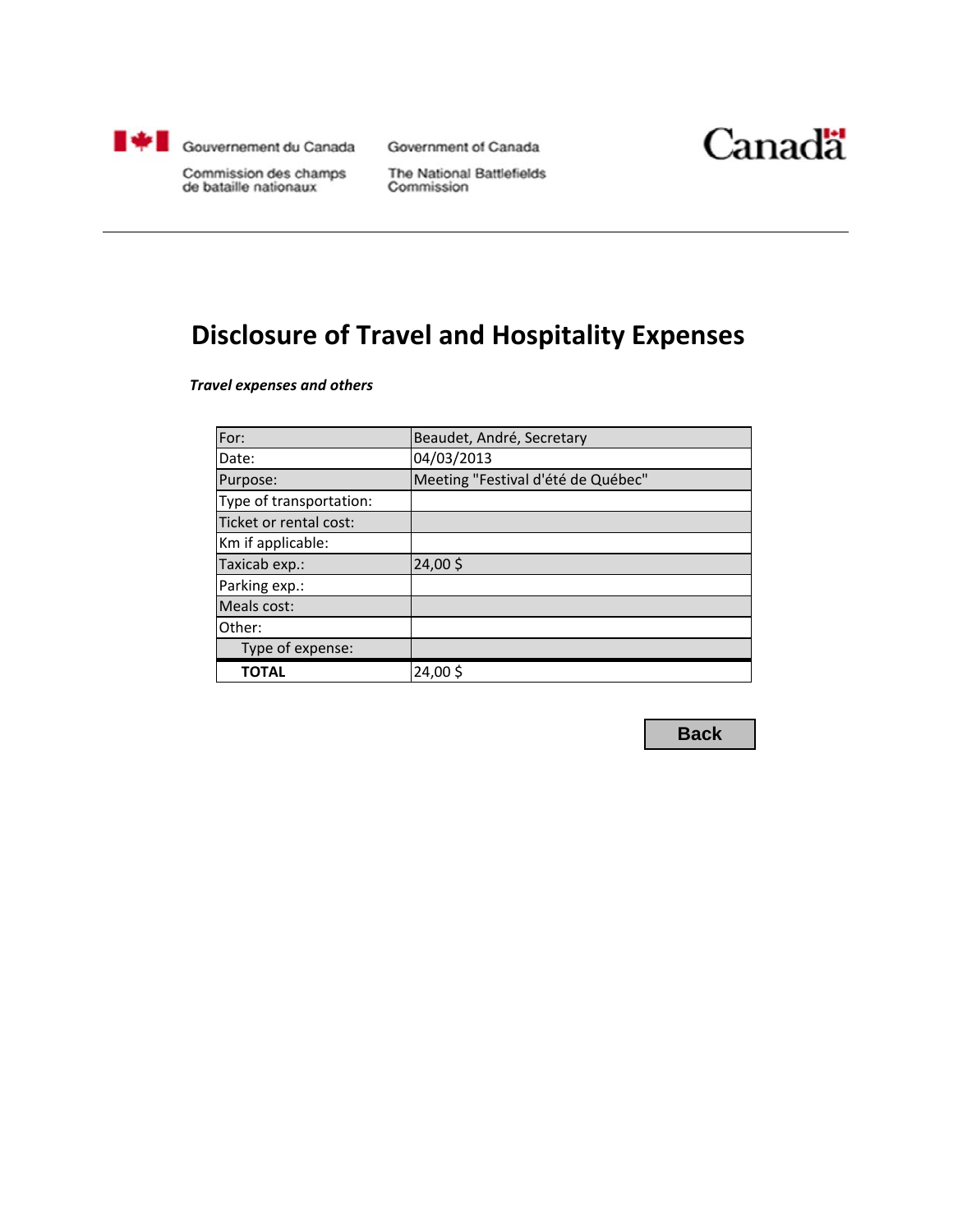<span id="page-26-0"></span>

Government of Canada



Commission des champs de bataille nationaux

The National Battlefields Commission

#### **Disclosure of Travel and Hospitality Expenses**

*Hospitality expenses*

| For:              | Beaudet, André, Secretary |
|-------------------|---------------------------|
| Date:             | 10/01/2013                |
| Type of expense:  | Lunch                     |
| Purpose:          | <b>CCBN</b> file          |
| Number of people: |                           |
| Place:            | Restaurant du Musée       |
| City:             | Québec                    |
| <b>TOTAL</b>      | 22,85\$                   |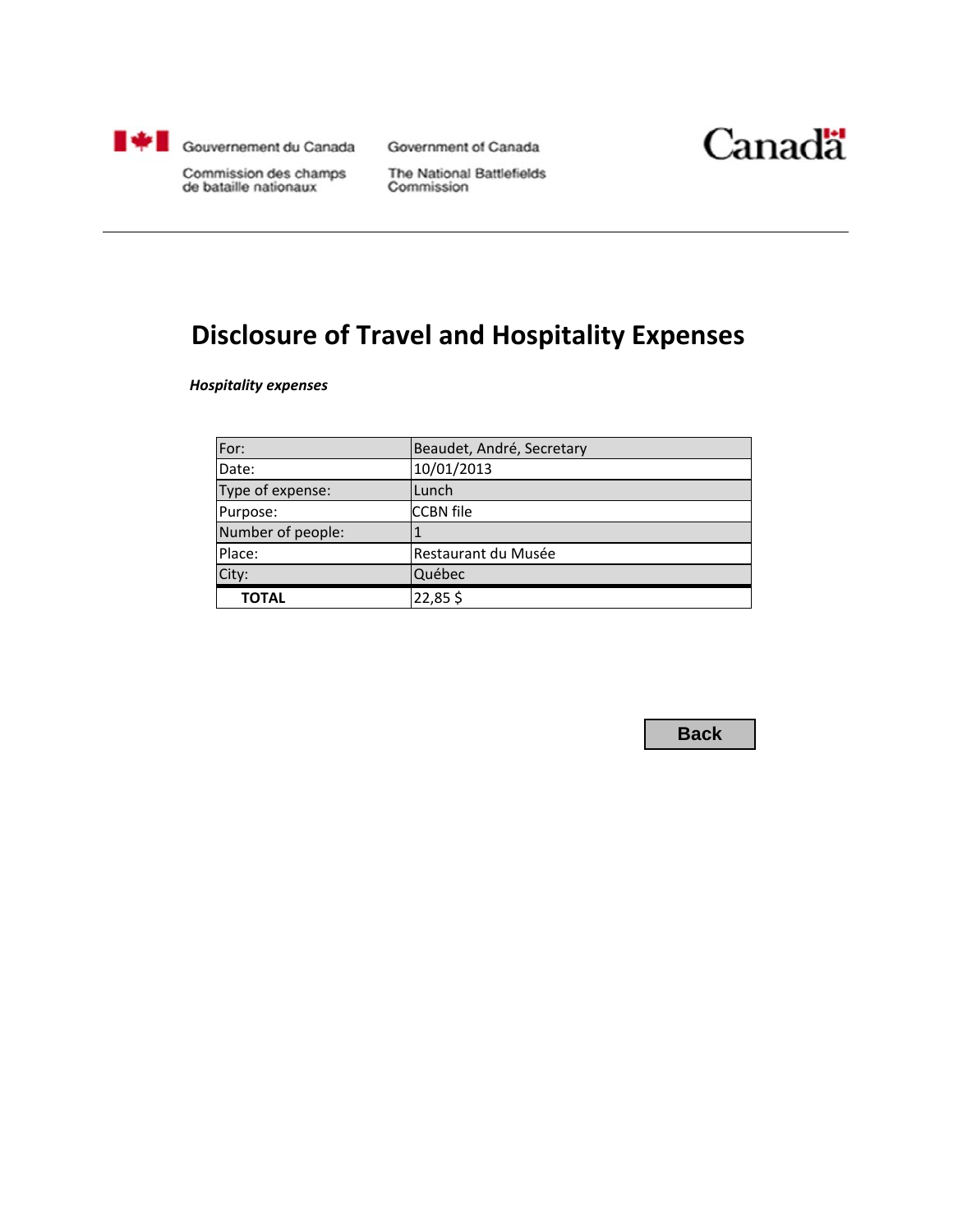<span id="page-27-0"></span>

Government of Canada



Commission des champs de bataille nationaux

The National Battlefields Commission

#### **Disclosure of Travel and Hospitality Expenses**

*Hospitality expenses*

| For:              | Beaudet, André, Secretary |
|-------------------|---------------------------|
| Date:             | 16/01/2013                |
| Type of expense:  | Lunch                     |
| Purpose:          | <b>CCBN</b> file          |
| Number of people: |                           |
| Place:            | L'Astral                  |
| City:             | Québec                    |
| <b>TOTAL</b>      | 62,73\$                   |